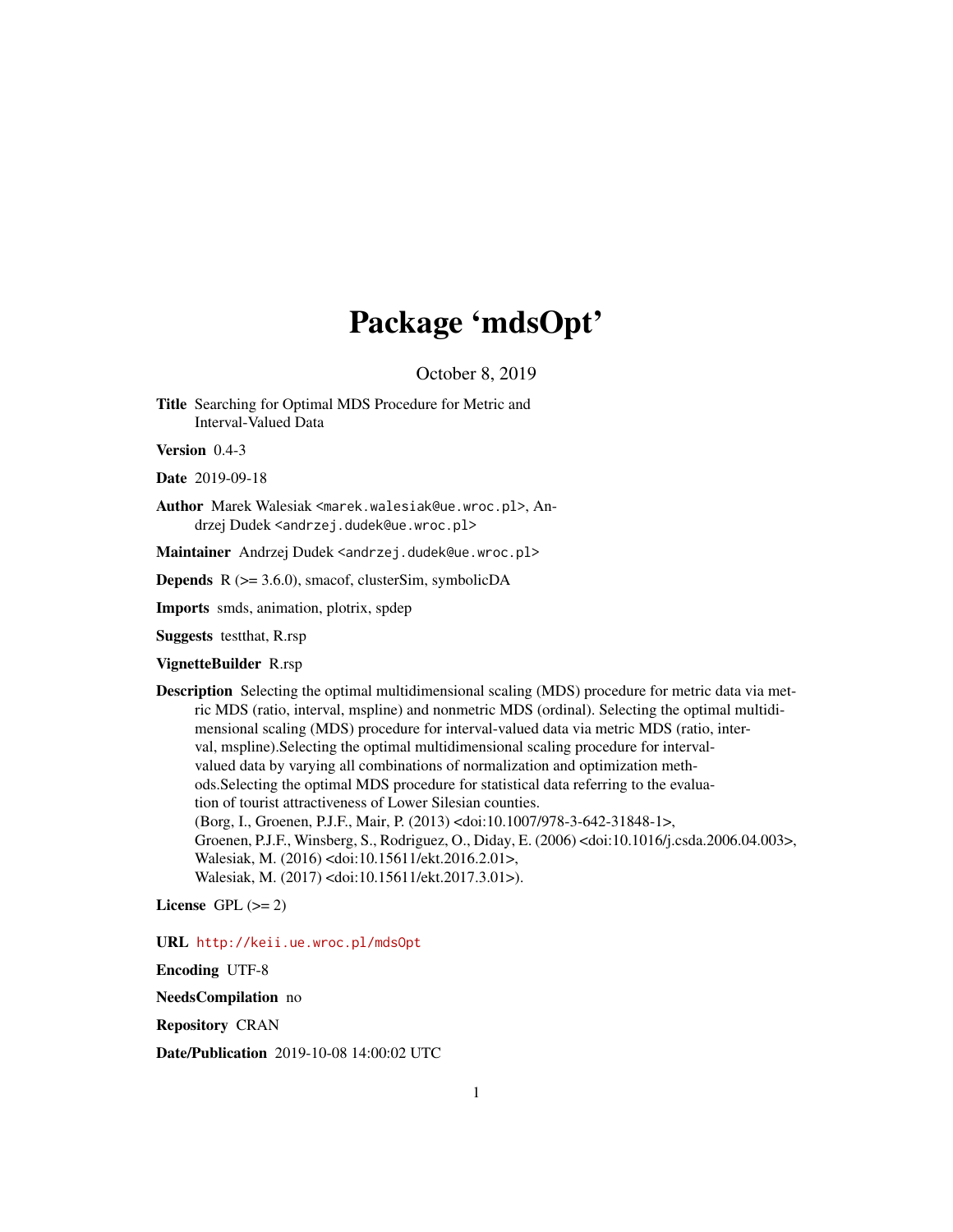# <span id="page-1-0"></span>R topics documented:

| Index |                     |  |  |  |  |  |  |  |  |  |  |  |  |  | 24 |
|-------|---------------------|--|--|--|--|--|--|--|--|--|--|--|--|--|----|
|       |                     |  |  |  |  |  |  |  |  |  |  |  |  |  |    |
|       |                     |  |  |  |  |  |  |  |  |  |  |  |  |  |    |
|       | $optSmacofSym_mMDS$ |  |  |  |  |  |  |  |  |  |  |  |  |  |    |
|       |                     |  |  |  |  |  |  |  |  |  |  |  |  |  |    |
|       |                     |  |  |  |  |  |  |  |  |  |  |  |  |  |    |
|       |                     |  |  |  |  |  |  |  |  |  |  |  |  |  |    |
|       |                     |  |  |  |  |  |  |  |  |  |  |  |  |  |    |
|       |                     |  |  |  |  |  |  |  |  |  |  |  |  |  |    |
|       |                     |  |  |  |  |  |  |  |  |  |  |  |  |  |    |
|       |                     |  |  |  |  |  |  |  |  |  |  |  |  |  |    |

data\_lower\_silesian *The evaluation of tourist attractiveness of Lower Silesian counties*

#### **Description**

The empirical study uses the statistical data presented in the article (Gryszel, Walesiak, 2014) and referring to the attractiveness level of 31 objects (29 Lower Silesian counties, pattern and antipattern object) The evaluation of tourist attractiveness of Lower Silesian counties was performed using 16 metric variables (measured on a ratio scale):  $x1 - b$ eds in hotels per 1 km2 of a county area,  $x2 - b$ number of nights spent daily by resident tourists per 1000 inhabitants of a county, x3 – number of nights spent daily by foreign tourists per 1000 inhabitants of a county, x4 – gas pollution emission in tons per 1 km2 of a county area, x5 – number of criminal offences and crimes against life and health per 1000 inhabitants of a county, x6 – number of property crimes per 1000 inhabitants of a county,  $x7$  – number of historical buildings per 100 km2 of a county area,  $x8 - x9 - x10$  – number of events as well as cultural and tourist ventures in a county,  $x11 -$  number of natural monuments calculated per 1 km2 of a county area,  $x12$  – number of tourist economy entities per 1000 inhabitants of a county (natural and le-gal persons),  $x13 -$  expenditure of municipalities and counties on tourism, culture and national heritage protection as well as physical culture per 1 inhabitant of a county in PLN,  $x14 -$  viewers in cinemas per 1000 inhabitants of a county,  $x15 -$  museum visitors per 1000 inhabitants of a county, x16 – number of construction permits (hotels and accommodation buildings, commercial and service buildings, transport and communication buildings, civil and water engineering constructions) issued in a county in the years 2011-2012 per 1 km2 of a county area. The statistical data were collected in 2012 and come from the Local Data Bank of the Central Statistical Office of Poland, the data for x7 variable only were obtained from the regional conservation officer.

#### Format

data.frame: 31 objects (29 counties, pattern and antipattern object, 16 variables. The coordinates of a pattern object cover the most preferred preference variable (stimulants, destimulants, nominants) values. The coordinates of an anti-pattern object cover the least preferred preference variable values.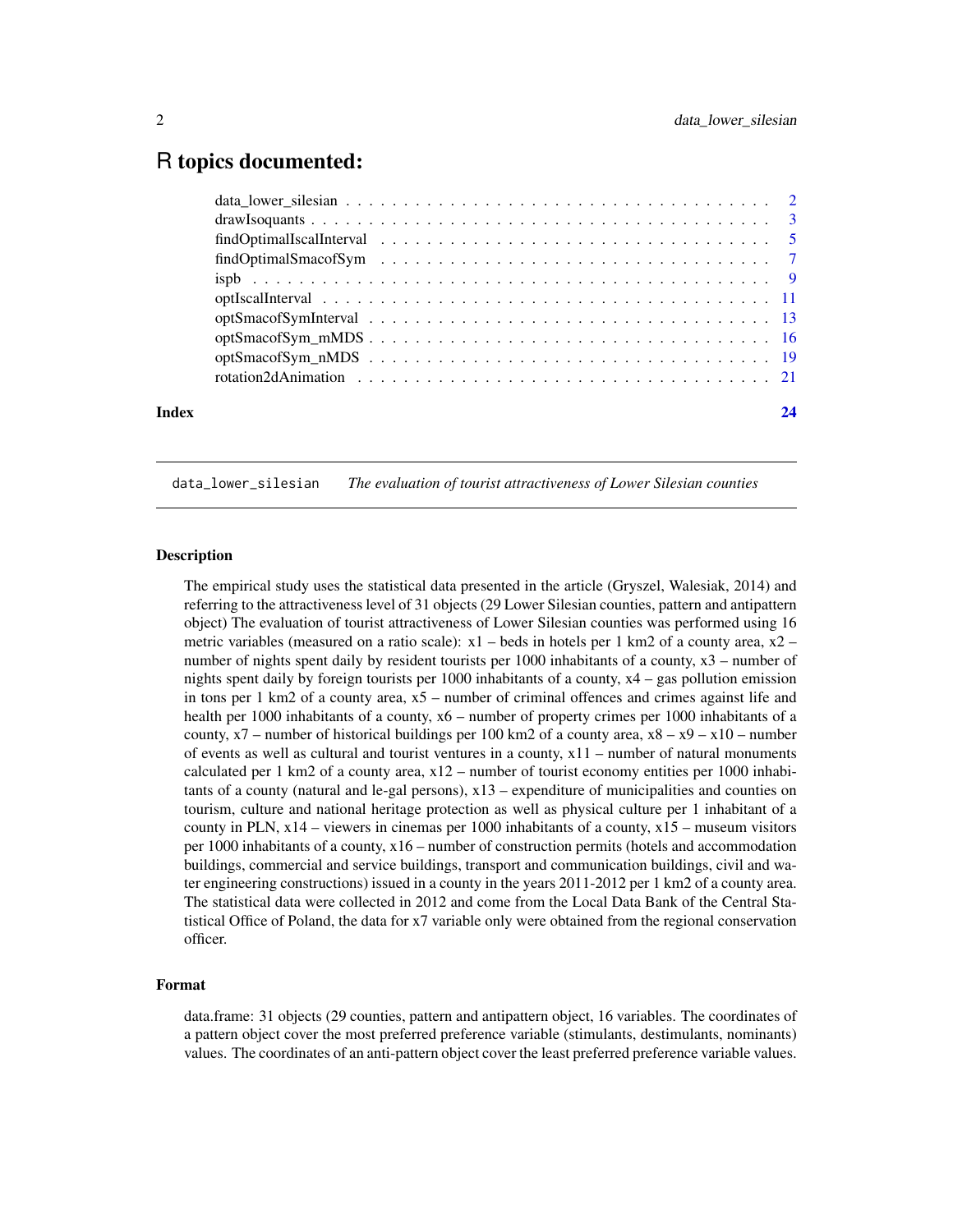# <span id="page-2-0"></span>drawIsoquants 3

#### Source

Gryszel P., Walesiak M., (2014), Zastosowanie uogólnionej miary odległosci GDM w ocenie atrak- ´ cyjności turystycznej powiatów Dolnego Śląska [The Application of the General Distance Measure (GDM) in the Evaluation of Lower Silesian Districts' Attractiveness], Folia Turistica, 31, 127-147. Available at: [http://www.folia-turistica.pl/attachments/article/402/FT\\_31\\_](http://www.folia-turistica.pl/attachments/article/402/FT_31_2014.pdf) [2014.pdf](http://www.folia-turistica.pl/attachments/article/402/FT_31_2014.pdf).

#### Examples

print("uncomment to run - approximately 7 seconds runtime")

# uncomment to run - approximately 7 seconds runtime

```
# library(mdsOpt)
```

```
# metnor<-c("n1","n2","n3","n5","n5a","n8","n9","n9a","n11","n12a")
```

```
# metscale<-c("ratio","interval")
```

```
# metdist<-c("euclidean","GDM1")
```

```
# data(data_lower_silesian)
```

```
# res<-optSmacofSym_mMDS(data_lower_silesian,normalizations=metnor,
```
- # distances=metdist,mdsmodels=metscale)
- # print(findOptimalSmacofSym(res))

drawIsoquants *draw series of isoquants*

#### **Description**

function draw series of isoquants (a contour line drawn through the set of points at which the same quantity of output is produced while changing the quantities of two or more inputs)

# Usage

drawIsoquants(x,y=NULL,number=6,steps=NULL)

# Arguments

| X      | two dimensional point (center)                                                                                                           |
|--------|------------------------------------------------------------------------------------------------------------------------------------------|
| y      | optional - second point, used for calculations of step size if steps is null                                                             |
| number | number of isoquants                                                                                                                      |
| steps  | distance between following isoquants starting from x, if length of this arguments<br>is lower than number argument last item is repeated |

# Author(s)

Marek Walesiak <marek.walesiak@ue.wroc.pl>, Andrzej Dudek <andrzej.dudek@ue.wroc.pl> Department of Econometrics and Computer Science, University of Economics, Wroclaw, Poland

<http://keii.ue.wroc.pl/mdsOpt>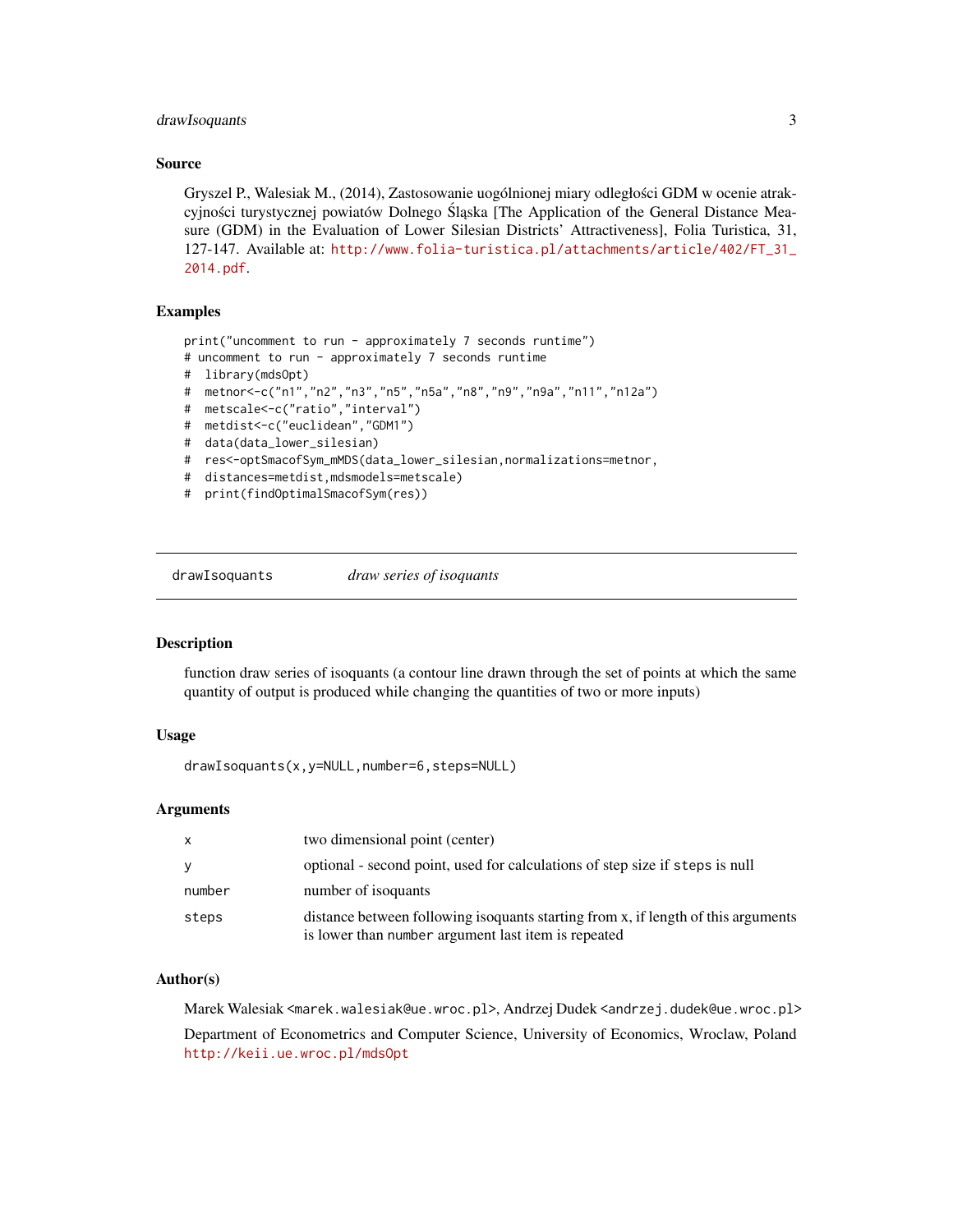#### References

Walesiak, M., (2016), Visualization of Linear Ordering Results for Metric Data with the Application of Multidimensional Scaling, Ekonometria, 2(52), 9-21. Available at: [http://dx.doi.org/10.](http://dx.doi.org/10.15611/ekt.2016.2.01) [15611/ekt.2016.2.01](http://dx.doi.org/10.15611/ekt.2016.2.01).

Walesiak, M. (2017), The application of multidimensional scaling to measure and assess changes in the level of social cohesion of the Lower Silesia region in the period 2005-2015, Ekonometria, 3(57), 9-25. Available at: <http://dx.doi.org/10.15611/ekt.2017.3.01>.

Walesiak, M., Dudek, A. (2017), *Selecting the Optimal Multidimensional Scaling Procedure for Metric Data with R Environment*, STATISTICS IN TRANSITION new series, September, Vol. 18, No. 3, pp. 521-540. Available at: <http://dx.doi.org/10.21307/stattrans-2016-084>.

#### Examples

```
#Example 1
library(mdsOpt)
library(smacof)
library(clusterSim)
data(data_lower_silesian)
z<-data.Normalization(data_lower_silesian, type="n1")
d<-dist.GDM(z, method="GDM1")
res <- smacofSym(delta=d,ndim=2,type="interval")
print("Objects configuration", quote=FALSE)
plot(res, plot.type="confplot")
r1<-res$conf[nrow(z),1]
r2<-res$conf[nrow(z),2]
r3<-res$conf[nrow(z)-1,1]
r4<-res$conf[nrow(z)-1,2]
arrows(r1,r2,r3,r4,length=0.1,col="black")
res_up<-as.matrix(dist(res$conf,method="euclidean"))
drawIsoquants(res$conf[nrow(z)-1,],steps=max(res_up)/6)
# or
# drawIsoquants(res$conf[nrow(z)-1,],steps=c(0.3,0.2),number=8)
#Example 2
library(mdsOpt)
library(smacof)
library(clusterSim)
data(data_lower_silesian)
z<-data.Normalization(data_lower_silesian, type="n1")
d<-dist.GDM(z, method="GDM1")
res<-smacofSym(delta=d,ndim=2,type="interval")
res1<-res$conf
#write.table(res1,"conf_2d.csv",dec=",",sep=";",col.names=NA,row.names=TRUE)
alfa<- 1.05*pi
a<- cos(alfa)
b<- -sin(alfa)
c<- sin(alfa)
d<- cos(alfa)
D < - array(c(a, b, c, d), c(2, 2))
#res1<-read.csv2("conf_2d.csv", header=TRUE, row.names=1)
res1<-as.matrix(res1)
```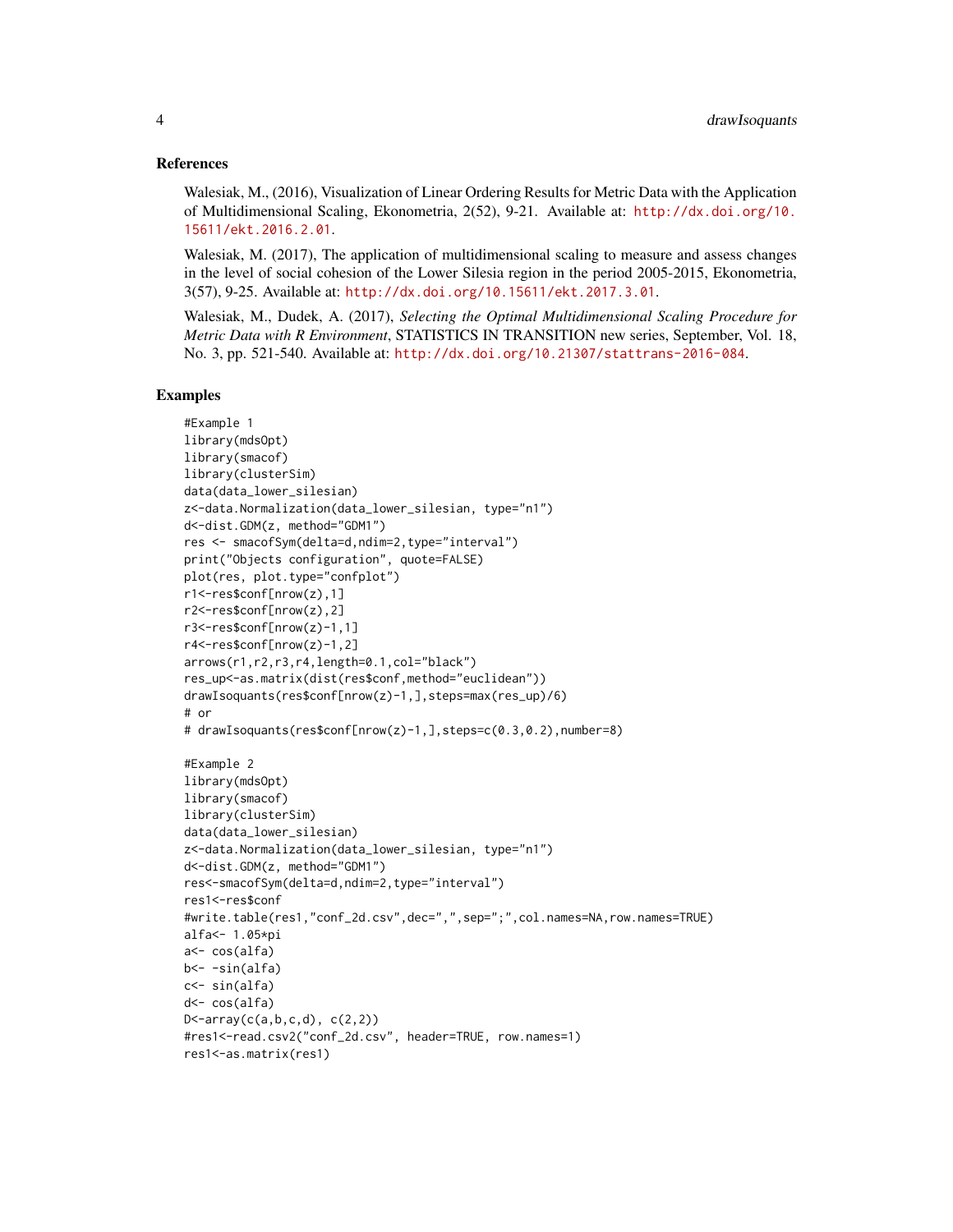# <span id="page-4-0"></span>findOptimalIscalInterval 5

```
res2<-res1
plot(res2, xlab="Dimension 1",ylab="Dimension 2",main="",asp=1)
points(res2[1:31,],pch=1,font=2)
text(res2[c(1:31),],pos=3,cex=0.7,row.names(z[c(1:31),]))
r1 <-res2[nrow(z), 1]
r2<-res2[nrow(z),2]
r3<-res2[nrow(z)-1,1]
r4<-res2[nrow(z)-1,2]
arrows(r1,r2,r3,r4,length=0.1,col="black")
res_up<-as.matrix(dist(res2,method="euclidean"))
drawIsoquants(res2[nrow(z)-1,],steps=max(res_up)/6)
```

```
findOptimalIscalInterval
```
*Selecting the optimal I-Scal multidimensional scaling procedure for interval-valued data*

# Description

Selecting the optimal multidimensional scaling procedure - I-Scal (by varying all combinations of normalization and optimization methods)

# Usage

```
findOptimalIscalInterval(table,critical_stress=
(max(as.numeric(gsub(",",".",table[,"I-STRESS"],fixed=T)))+
min(as.numeric(gsub(",",".",table[,"I-STRESS"],fixed=T))))/2,
critical_HHI=NA)
```
# Arguments

| table           | result from optSmacofSym_nMDS. Data frame ordered by increasing value of I-<br>Stress fit measure with columns:                                                                                                                                            |
|-----------------|------------------------------------------------------------------------------------------------------------------------------------------------------------------------------------------------------------------------------------------------------------|
|                 | Normalization method                                                                                                                                                                                                                                       |
|                 | Optimization method                                                                                                                                                                                                                                        |
|                 | I-STRESS                                                                                                                                                                                                                                                   |
|                 | HHI spb                                                                                                                                                                                                                                                    |
| critical_stress |                                                                                                                                                                                                                                                            |
|                 | threshold value of I-Stress fit measure. Default - mid-range of I-Stress fit mea-<br>sures calculated for all MDS procedures                                                                                                                               |
| Critical HHI    | threshold value of Hirschman-Herfindahl HHI index. Only one parameter crit-<br>ical_stress or critical_HHI can be set, and the function finds the optimal value<br>among the procedures for which the selected measure is lower or equal treshold<br>value |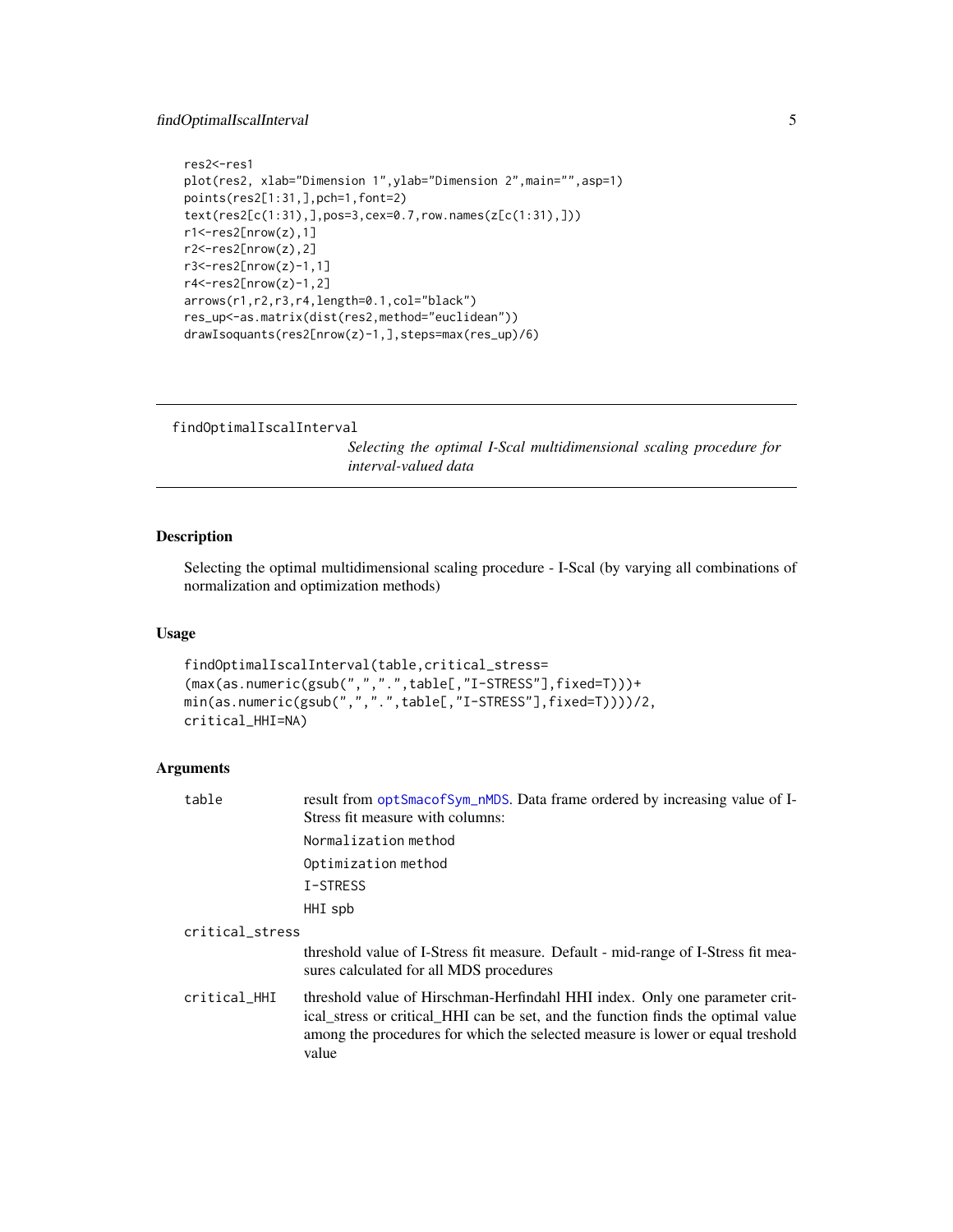<span id="page-5-0"></span>

| Nr                   | number of row in table with optimal multidimensional scaling procedure                                                                            |
|----------------------|---------------------------------------------------------------------------------------------------------------------------------------------------|
| Normalization_method |                                                                                                                                                   |
|                      | normalization method used for optimal multidimensional scaling procedure                                                                          |
| Opt_method           | optimization method in I-Scal procedure: "MM" - the majorization minimiza-<br>tion algorithm, "BFGS" - Broyden–Fletcher–Goldfarb–Shanno algorithm |
| I_STRESS             | value I-Stress fit measure for optimal multidimensional scaling procedure                                                                         |
| $HHI$ _spb           | Herfindahl-Hirschman HHI index, calculated based on stress per box, for opti-<br>mal multidimensional scaling procedure                           |

#### Author(s)

Marek Walesiak <marek.walesiak@ue.wroc.pl>, Andrzej Dudek <andrzej.dudek@ue.wroc.pl>

Department of Econometrics and Computer Science, University of Economics, Wroclaw, Poland <http://keii.ue.wroc.pl/mdsOpt>

#### References

Borg, I., Groenen, P.J.F. (2005), Modern Multidimensional Scaling. Theory and Applications, 2nd Edition, Springer Science+Business Media, New York. ISBN: 978-0387-25150-9. Available at: <https://www.springer.com/la/book/9780387251509>.

Borg, I., Groenen, P.J.F., Mair, P. (2013), Applied Multidimensional Scaling, Springer, Heidelberg, New York, Dordrecht, London. Available at: <http://dx.doi.org/10.1007/978-3-642-31848-1>.

Groenen, P.J.F. Winsberg, S., Rodriguez, O., Diday, E. (2006), I-Scal: Multidimensional scaling of interval dissimilarities, Computational Statistics & Data Analysis, 51(1), 360–378. Available at: <http://dx.doi.org/10.1016/j.csda.2006.04.003>.

Herfindahl, O.C. (1950), Concentration in the Steel Industry, Doctoral thesis, Columbia University.

Hirschman, A.O. (1964), The Paternity of an Index, The American Economic Review, Vol. 54, 761-762.

Walesiak, M. (2014), Przegląd formuł normalizacji wartości zmiennych oraz ich własności w statystycznej analizie wielowymiarowej [Data Normalization in Multivariate Data Analysis. An Overview and Properties], Przegląd Statystyczny, tom 61, z. 4, 363-372. Available at: [http://keii.ue.](http://keii.ue.wroc.pl/pracownicy/mw/2014_Walesiak_Przeglad_Statystyczny_z_4.pdf) [wroc.pl/pracownicy/mw/2014\\_Walesiak\\_Przeglad\\_Statystyczny\\_z\\_4.pdf](http://keii.ue.wroc.pl/pracownicy/mw/2014_Walesiak_Przeglad_Statystyczny_z_4.pdf)

Walesiak, M. (2016), Visualization of Linear Ordering Results for Metric Data with the Application of Multidimensional Scaling, Ekonometria, 2(52), 9-21. Available at: [http://dx.doi.org/10.](http://dx.doi.org/10.15611/ekt.2016.2.01) [15611/ekt.2016.2.01](http://dx.doi.org/10.15611/ekt.2016.2.01).

Walesiak, M., Dudek, A. (2017), *Selecting the Optimal Multidimensional Scaling Procedure for Metric Data with R Environment*, STATISTICS IN TRANSITION new series, September, Vol. 18, No. 3, pp. 521-540. Available at: <http://dx.doi.org/10.21307/stattrans-2016-084>.

## See Also

[data.Normalization](#page-0-0), [interval\\_normalization](#page-0-0), [IMDS](#page-0-0)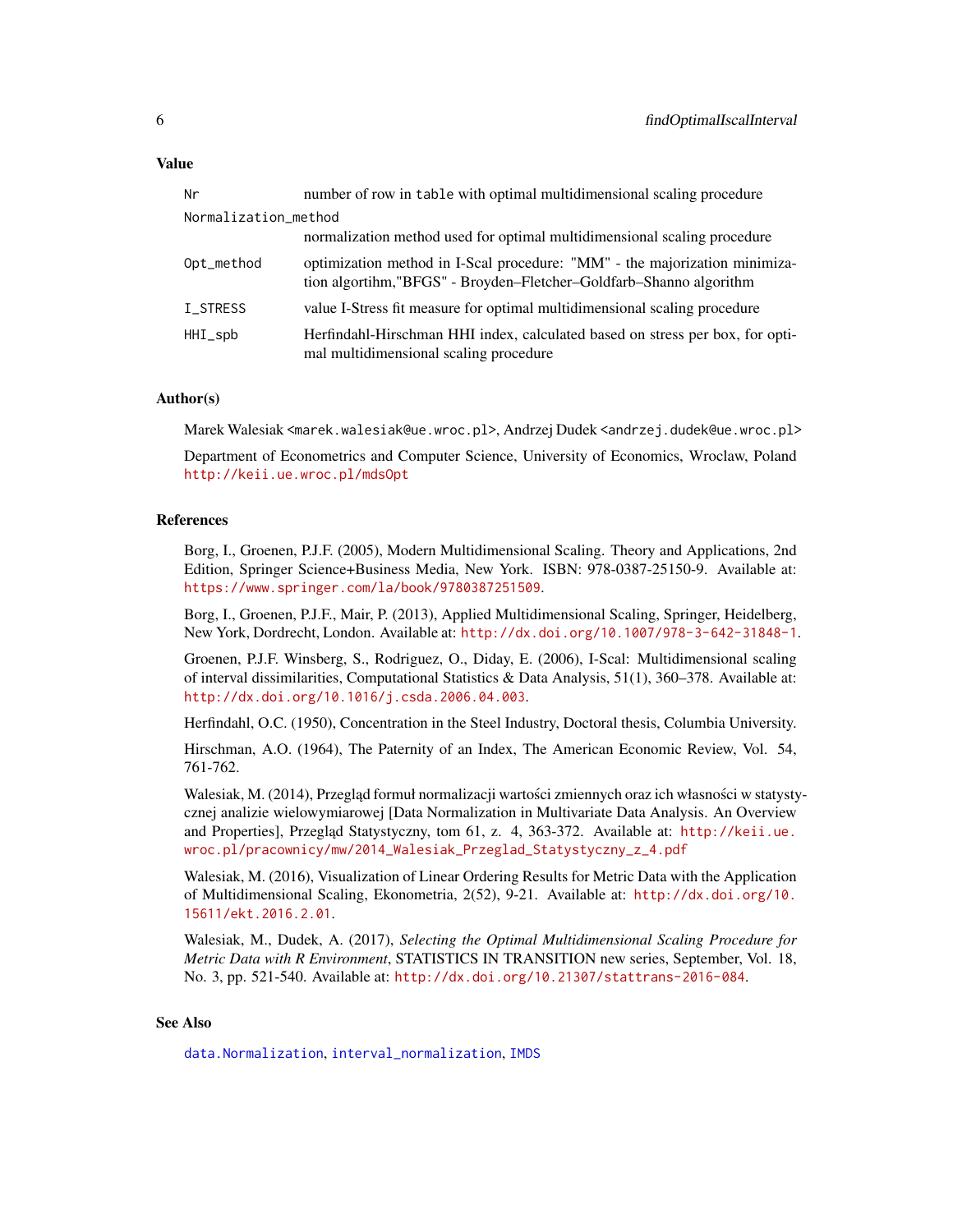# <span id="page-6-0"></span>findOptimalSmacofSym 7

#### Examples

```
print("uncomment to run - approximately a few seconds runtime")
#library(clusterSim)
#library(mdsOpt)
#data(data_symbolic_interval_polish_voivodships)
#x<-data_symbolic_interval_polish_voivodships
#metnor<-c("n1","n2","n3","n5","n5a","n8","n9","n9a","n11","n12a")
#methods<-c("MM","BFGS")
#w<-optIscalInterval(x,dataType="simple",normalizations=metnor,optMethods=methods,outDec=".")
#print(findOptimalIscalInterval(w))
```
findOptimalSmacofSym *Selecting the optimal multidimensional scaling (MDS) procedure*

## Description

Selecting the optimal multidimensional scaling procedure - metric MDS (by varying all combinations of normalization methods, distance measures, and metric MDS models) and nonmetric MDS (by varying all combinations of normalization methods and distance measures)

### Usage

```
findOptimalSmacofSym(table,
critical_stress=(max(as.numeric(gsub(",",".",table[,"STRESS 1"],fixed=T)))+
min(as.numeric(gsub(",",".",table[,"STRESS 1"],fixed=T))))/2,
critical_HHI=NA)
```
# Arguments

| table           | result from optSmacofSym_nMDS or optSmacofSym_mMDS. Data frame ordered<br>by increasing value of Stress-1 fit measure or HHI index with columns:                                                                                                           |
|-----------------|------------------------------------------------------------------------------------------------------------------------------------------------------------------------------------------------------------------------------------------------------------|
|                 | Normalization method                                                                                                                                                                                                                                       |
|                 | Distance measure                                                                                                                                                                                                                                           |
|                 | MDS model                                                                                                                                                                                                                                                  |
|                 | Spline degree (valid only for optSmacofSym_mMDS results)                                                                                                                                                                                                   |
|                 | STRESS <sub>1</sub>                                                                                                                                                                                                                                        |
|                 | HHI spp                                                                                                                                                                                                                                                    |
| critical_stress |                                                                                                                                                                                                                                                            |
|                 | threshold value of Kruskal's Stress-1 fit measure. Default - mid-range of Kruskal's<br>Stress-1 fit measures calculated for all MDS procedures                                                                                                             |
| critical_HHI    | threshold value of Hirschman-Herfindahl HHI index. Only one parameter crit-<br>ical_stress or critical_HHI can be set, and the function finds the optimal value<br>among the procedures for which the selected measure is lower or equal treshold<br>value |
|                 |                                                                                                                                                                                                                                                            |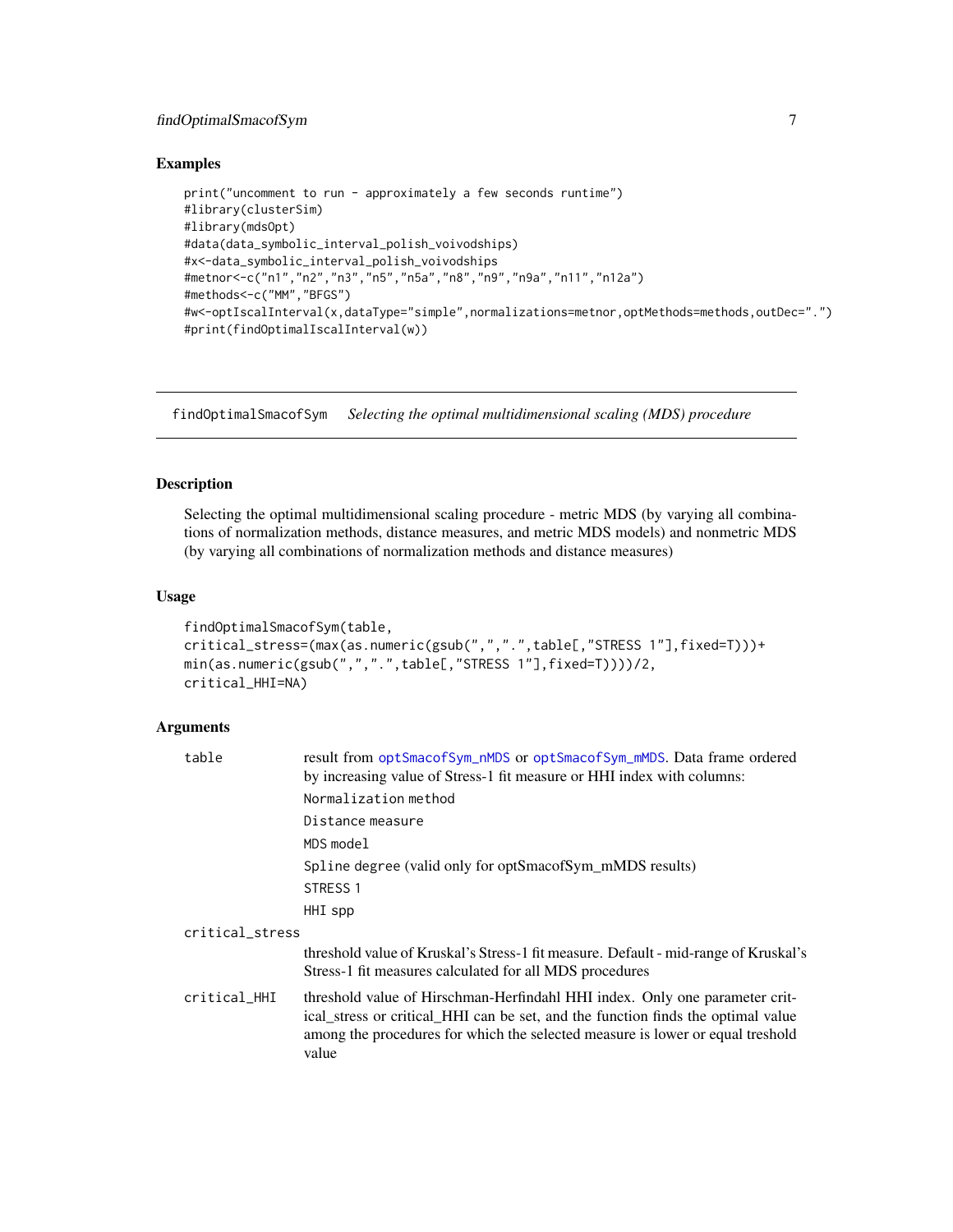#### Value

| Nr                   | number of row in table with optimal multidimensional scaling procedure                                                                               |
|----------------------|------------------------------------------------------------------------------------------------------------------------------------------------------|
| Normalization_method |                                                                                                                                                      |
|                      | normalization method used for optimal multidimensional scaling procedure                                                                             |
| MDS model            | MDS model used for optimal multidimensional scaling procedure                                                                                        |
| Spline_degree        | Additional spline. degree value for optimal procedure, if mspline model is used<br>for simulation. For other models there is no value for this field |
| Distance_measure     |                                                                                                                                                      |
|                      | distance measure used for optimal multidimensional scaling procedure                                                                                 |
| STRESS_1             | value of Kruskal Stress-1 fit measure for optimal multidimensional scaling pro-<br>cedure                                                            |
| $HHI$ _spp           | Hirschman-Herfindahl HHI index, calculated based on stress per point, for opti-<br>mal multidimensional scaling procedure                            |

# Author(s)

Marek Walesiak <marek.walesiak@ue.wroc.pl>, Andrzej Dudek <andrzej.dudek@ue.wroc.pl> Department of Econometrics and Computer Science, University of Economics, Wroclaw, Poland <http://keii.ue.wroc.pl/mdsOpt>

#### References

Borg, I., Groenen, P.J.F. (2005), Modern Multidimensional Scaling. Theory and Applications, 2nd Edition, Springer Science+Business Media, New York. ISBN: 978-0387-25150-9. Available at: <https://www.springer.com/la/book/9780387251509>.

Borg, I., Groenen, P.J.F., Mair, P. (2013), Applied Multidimensional Scaling, Springer, Heidelberg, New York, Dordrecht, London. Available at: <http://dx.doi.org/10.1007/978-3-642-31848-1>.

De Leeuw, J., Mair, P. (2015), Shepard Diagram, Wiley StatsRef: Statistics Reference Online, John Wiley & Sons Ltd.

Herfindahl, O.C. (1950), Concentration in the Steel Industry, Doctoral thesis, Columbia University.

Hirschman, A.O. (1964). The Paternity of an Index, The American Economic Review, Vol. 54, 761-762.

Walesiak, M. (2014), Przegląd formuł normalizacji wartości zmiennych oraz ich własności w statystycznej analizie wielowymiarowej [Data Normalization in Multivariate Data Analysis. An Overview and Properties], Przegląd Statystyczny, tom 61, z. 4, 363-372. Available at: [http://keii.ue.](http://keii.ue.wroc.pl/pracownicy/mw/2014_Walesiak_Przeglad_Statystyczny_z_4.pdf) [wroc.pl/pracownicy/mw/2014\\_Walesiak\\_Przeglad\\_Statystyczny\\_z\\_4.pdf](http://keii.ue.wroc.pl/pracownicy/mw/2014_Walesiak_Przeglad_Statystyczny_z_4.pdf)

Walesiak, M. (2016a), Wybór grup metod normalizacji wartosci zmiennych w skalowaniu wielowymi- ´ arowym [The Choice of Groups of Variable Normalization Methods in Multidimensional Scaling], Przegląd Statystyczny, tom 63, z. 1, 7-18. Available at: [http://keii.ue.wroc.pl/pracownicy/](http://keii.ue.wroc.pl/pracownicy/mw/2016_Walesiak_Przeglad_Statystyczny_z_1.pdf) [mw/2016\\_Walesiak\\_Przeglad\\_Statystyczny\\_z\\_1.pdf](http://keii.ue.wroc.pl/pracownicy/mw/2016_Walesiak_Przeglad_Statystyczny_z_1.pdf)

Walesiak, M. (2016b), Visualization of Linear Ordering Results for Metric Data with the Application of Multidimensional Scaling, Ekonometria, 2(52), 9-21. Available at: [http://dx.doi.org/](http://dx.doi.org/10.15611/ekt.2016.2.01) [10.15611/ekt.2016.2.01](http://dx.doi.org/10.15611/ekt.2016.2.01).

Walesiak, M., Dudek, A. (2017), *Selecting the Optimal Multidimensional Scaling Procedure for Metric Data with R Environment*, STATISTICS IN TRANSITION new series, September, Vol. 18, No. 3, pp. 521-540. Available at: <http://dx.doi.org/10.21307/stattrans-2016-084>.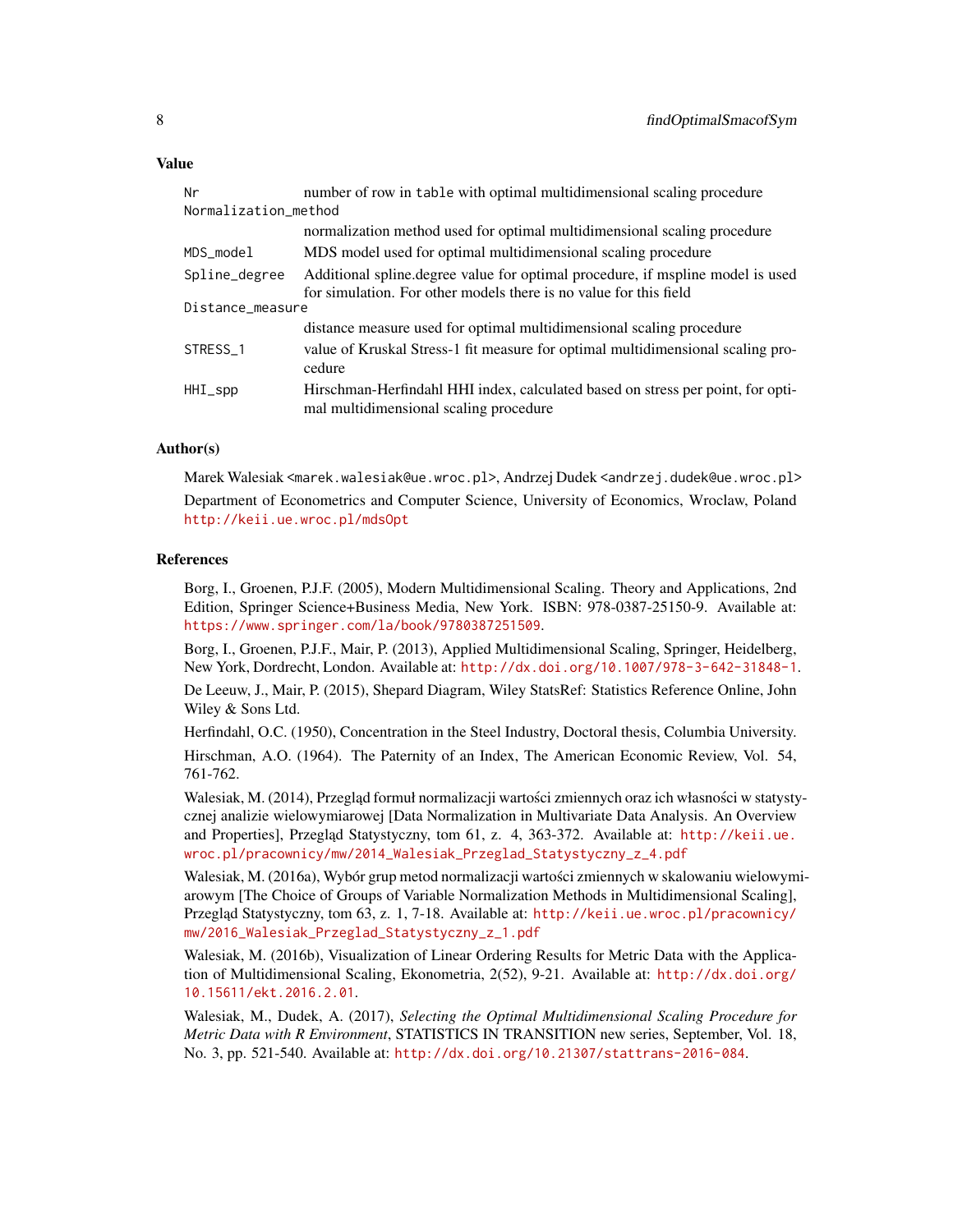<span id="page-8-0"></span>ispb 9

# See Also

[data.Normalization](#page-0-0), [dist.GDM](#page-0-0), [dist](#page-0-0), [smacofSym](#page-0-0)

# Examples

```
print("uncomment to run - approximately 7 seconds runtime")
# uncomment to run - approximately 7 seconds runtime
# library(mdsOpt)
# metnor<-c("n1","n2","n3","n5","n5a","n8","n9","n9a","n11","n12a")
# metscale<-c("ratio","interval")
# metdist<-c("euclidean","manhattan","maximum","seuclidean","GDM1")
# data(data_lower_silesian)
# res<-optSmacofSym_mMDS(data_lower_silesian,normalizations=metnor,
# distances=metdist,mdsmodels=metscale,outDec=".")
# print(findOptimalSmacofSym(res))
```
ispb *Calculation of I-stress per box indices for multidimensional scaling procedure for interval-valued data*

#### Description

Calculation of I-stress per box indices for multidimensional scaling procedure for interval-valued data

#### Usage

ispb(EIDM,idiss)

#### Arguments

| EIDM  | the interval-valued dissimilarity matrix IDM (an object of class "array": IDM $[1, ]$ :          |
|-------|--------------------------------------------------------------------------------------------------|
|       | the lower dissmilarity matrix; $IDM[2,]]$ : the upper dissmilarity matrix) in re-<br>duced space |
| idiss | the primary interval-valued dissimilarity matrix                                                 |

#### Value

The vector of i-stress per box percentage values

#### Author(s)

Marek Walesiak <marek.walesiak@ue.wroc.pl>, Andrzej Dudek <andrzej.dudek@ue.wroc.pl>

Department of Econometrics and Computer Science, University of Economics, Wroclaw, Poland <http://keii.ue.wroc.pl/mdsOpt>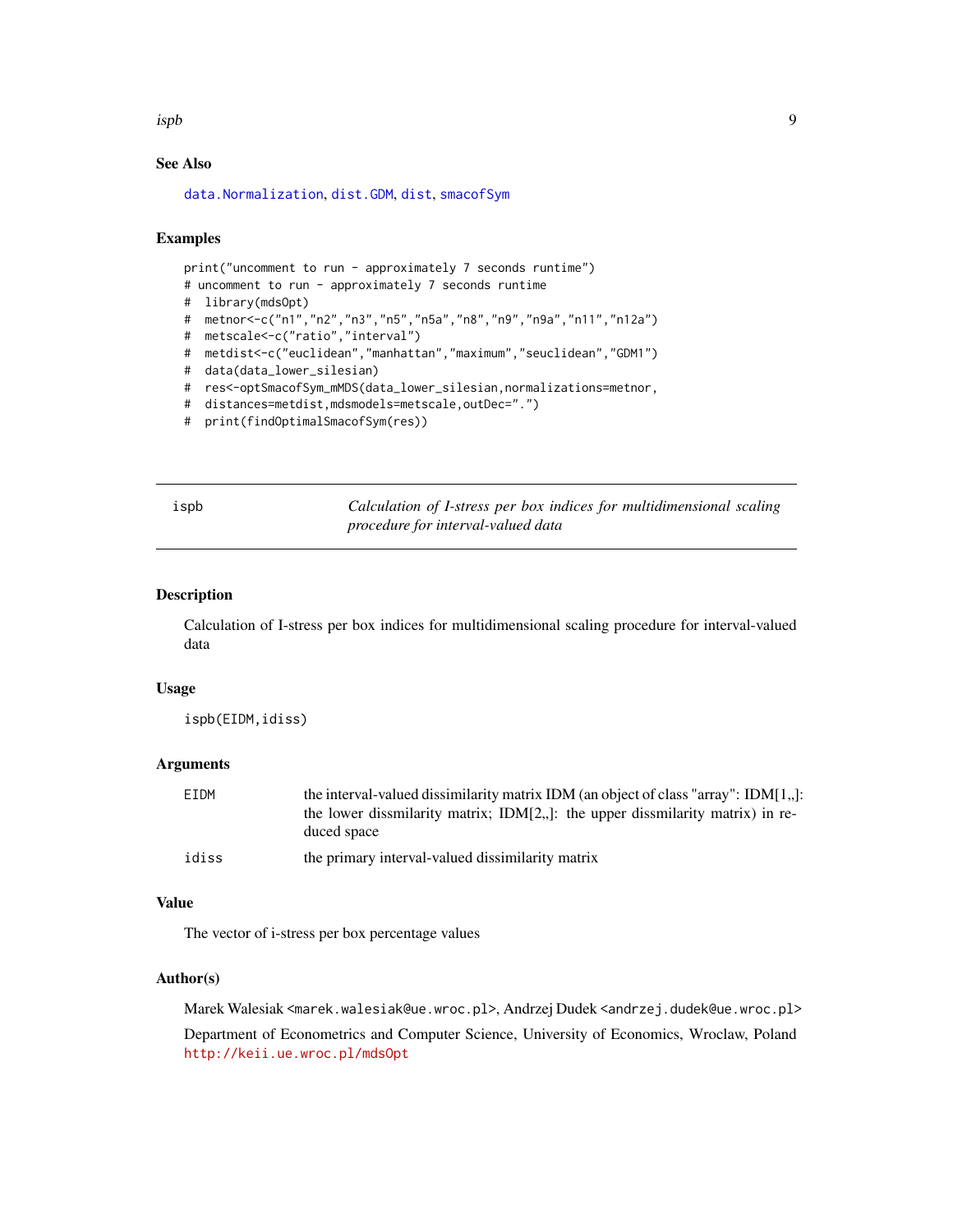#### <span id="page-9-0"></span>References

Borg, I., Groenen, P.J.F. (2005), Modern Multidimensional Scaling. Theory and Applications, 2nd Edition, Springer Science+Business Media, New York. ISBN: 978-0387-25150-9. Available at: <https://www.springer.com/la/book/9780387251509>.

Borg, I., Groenen, P.J.F., Mair, P. (2013), Applied Multidimensional Scaling, Springer, Heidelberg, New York, Dordrecht, London. Available at: <http://dx.doi.org/10.1007/978-3-642-31848-1>.

Groenen, P.J.F. Winsberg, S., Rodriguez, O., Diday, E. (2006), I-Scal: Multidimensional scaling of interval dissimilarities, Computational Statistics & Data Analysis, 51(1), 360–378. Available at: <http://dx.doi.org/10.1016/j.csda.2006.04.003>.

Walesiak, M. (2014), Przegląd formuł normalizacji wartości zmiennych oraz ich własności w statystycznej analizie wielowymiarowej [Data Normalization in Multivariate Data Analysis. An Overview and Properties], Przegląd Statystyczny, tom 61, z. 4, 363-372. Available at: [http://keii.ue.](http://keii.ue.wroc.pl/pracownicy/mw/2014_Walesiak_Przeglad_Statystyczny_z_4.pdf) [wroc.pl/pracownicy/mw/2014\\_Walesiak\\_Przeglad\\_Statystyczny\\_z\\_4.pdf](http://keii.ue.wroc.pl/pracownicy/mw/2014_Walesiak_Przeglad_Statystyczny_z_4.pdf)

Walesiak, M., Dudek, A. (2017), *Selecting the Optimal Multidimensional Scaling Procedure for Metric Data with R Environment*, STATISTICS IN TRANSITION new series, September, Vol. 18, No. 3, pp. 521-540. Available at: <http://dx.doi.org/10.21307/stattrans-2016-084>.

#### See Also

[data.Normalization](#page-0-0), [interval\\_normalization](#page-0-0), [IMDS](#page-0-0)

#### Examples

```
library(mdsOpt)
library(clusterSim)
library(smds)
data(data_symbolic_interval_polish_voivodships)
x1<-data_symbolic_interval_polish_voivodships[,,1]
y1<-data_symbolic_interval_polish_voivodships[,,2]
norm_type="n2"
normalized<-interval_normalization(x=x1,y=y1,dataType="separate_tables",type=norm_type)
x<-normalized$simple[,,1]
y<-normalized$simple[,,2]
my.idiss<-idistBox(X=(x+y)/2,R=(y-x)/2)
#Apply the hyperbox model via the MM algorithm
cmat<-(my.idiss[2, , ] + my.idiss[1, , ])/2
iniX<-cmdscale(as.dist(cmat), k = 2)
n=dim(my.idiss)[2]
inik<-\text{matrix}(rep(1,n * 2), nrow = n, ncol = 2)res.mm_box<-IMDS(IDM=my.idiss, p=2,model="box",opt.method="MM", ini=list(iniX,iniR))
plot(res.mm_box)
title(main="box_MM")
#windows()
spb<-ispb(res.mm_box$EIDM,my.idiss)
w<-sort(spb,decreasing=TRUE)
print(spb)
names(w)<-order(spb,decreasing = TRUE)
plot(w, xlab="Object", ylab="spb in percents")
text(w,pos=1,names(w))
```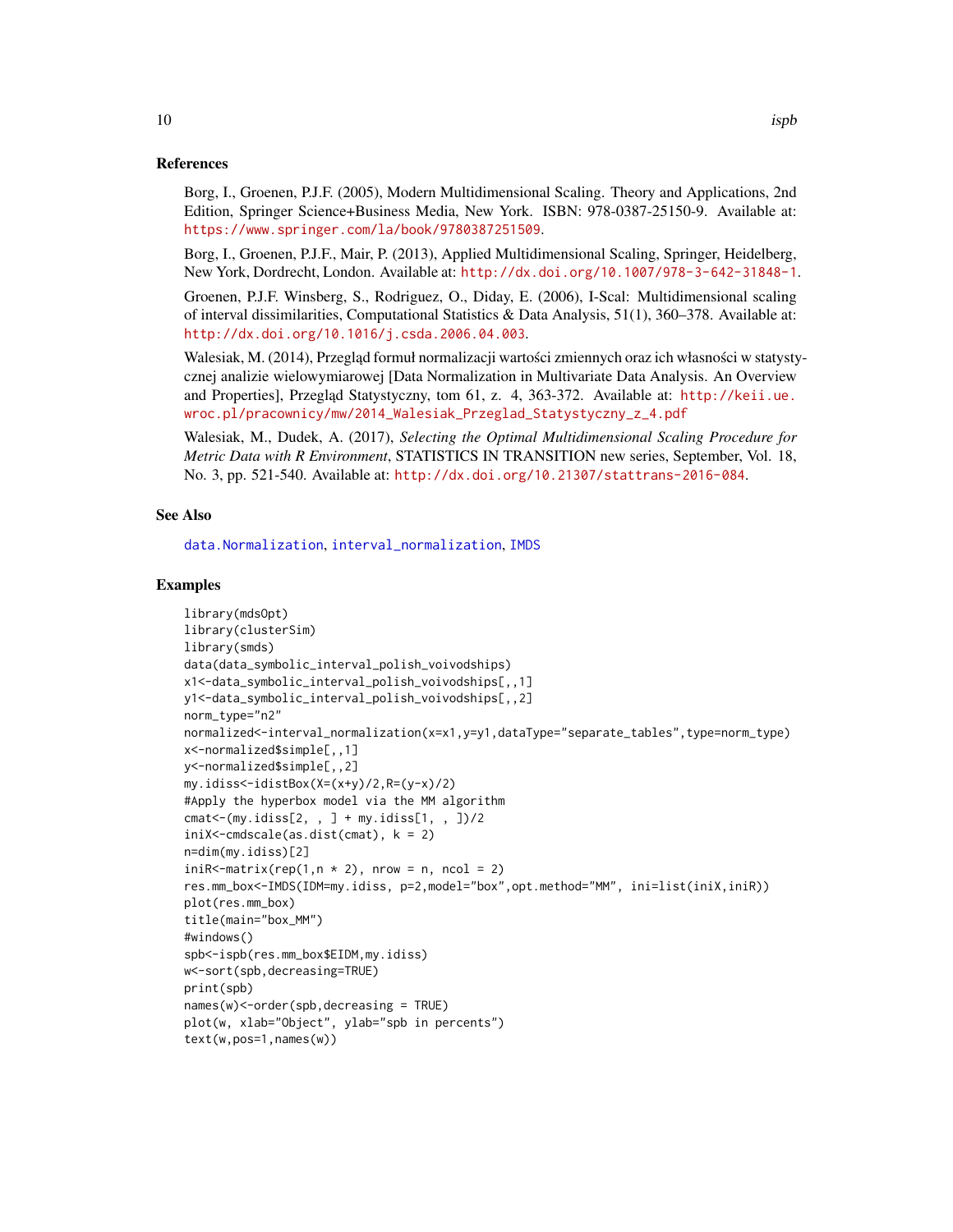<span id="page-10-0"></span>

# Description

Selecting the optimal multidimensional scaling procedure by varying all combinations of normalization and optimization methods

# Usage

```
optIscalInterval(x,dataType="simple",normalizations=NULL,
optMethods=NULL,outputCsv="",outputCsv2="",y=NULL,outDec=",",
stressDigits=6,HHIDigits=2,...)
```
# Arguments

| X              | interval-valued data table or matrix or dataset                                                                           |
|----------------|---------------------------------------------------------------------------------------------------------------------------|
| dataType       | Type of symbolic data table passed to function:                                                                           |
|                | 'sda' - full symbolicDA format object;                                                                                    |
|                | 'simple' - three dimensional array with lower and upper bound of intervals in<br>third dimension:                         |
|                | 'separate_tables' - lower bound of intervals in x, upper bound of intervals in y<br>(formula y= needed in argument list); |
|                | 'rows' - lower and upper bound of intervals in neighbouring rows;                                                         |
|                | 'columns' - lower and upper bound of intervals in neighbouring columns                                                    |
| normalizations | optional, vector of normalization methods that should be used in procedure                                                |
| optMethods     | optional, vector of optimization methods                                                                                  |
| outputCsv      | optional, name of csv file with results                                                                                   |
| outputCsv2     | optional, name of csv (comma as decimal point sign) file with results                                                     |
| У              | matrix or dataset with upper bounds of intervals if argument dataType is equal<br>to "separate_tables"                    |
| outDec         | decimal sign used in returned table                                                                                       |
| stressDigits   | Number of decimal digits for displaying I-Stress value                                                                    |
| HHIDigits      | Number of decimal digits for displaying HHI spb value                                                                     |
|                | arguments passed to smds I-scal implementation (function IMDS), like p, maxit,<br>eps and others                          |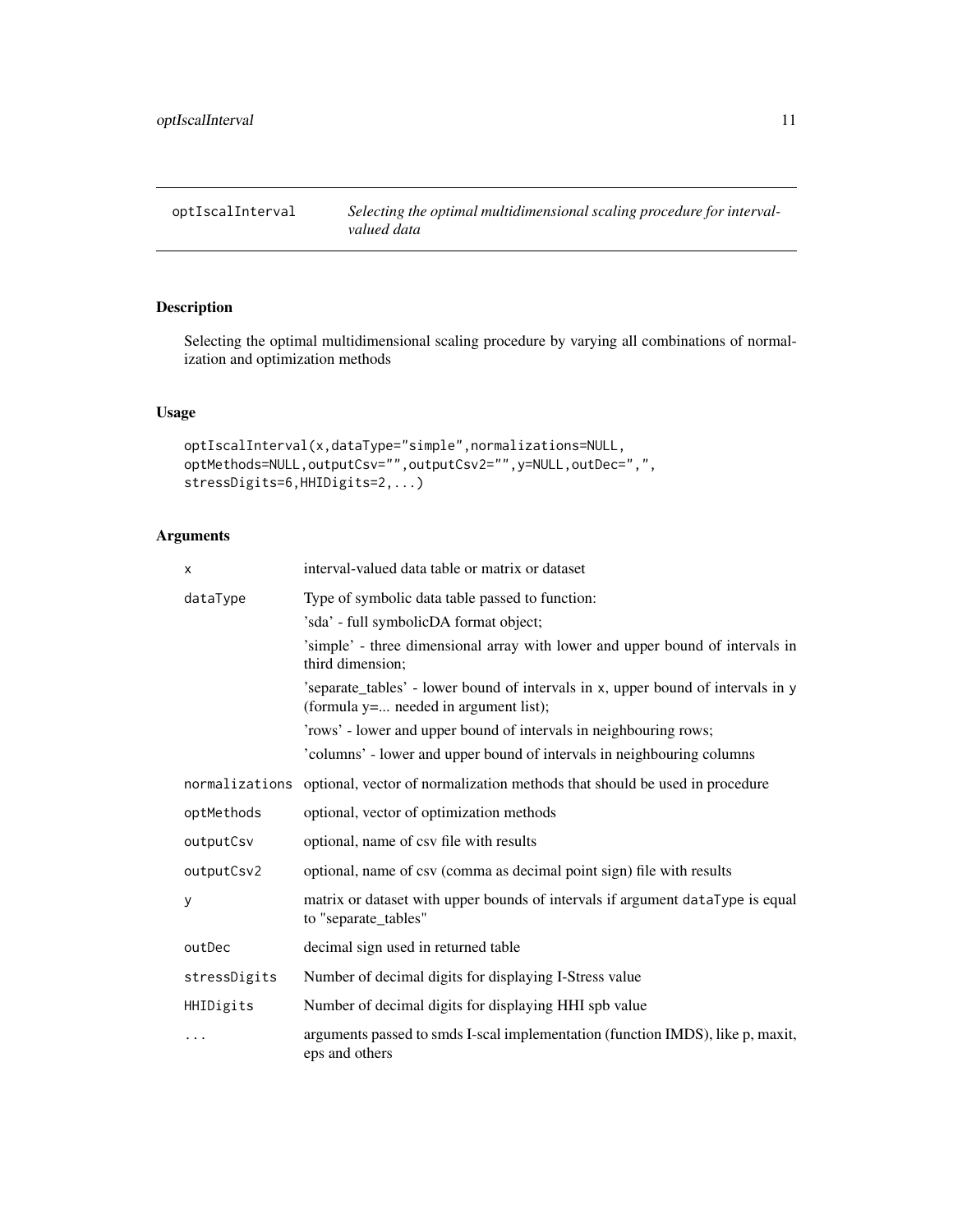Parameter normalizations may be the subset of the following values:

"n1","n2","n3","n3a","n4","n5","n5a","n6","n6a",

"n7","n8","n9","n9a","n10","n11","n12","n12a","n13"

(e.g. normalizations=c("n1","n2","n3","n5","n5a",

"n8","n9","n9a","n11","n12a"))

if normalizations is set to "n0" no normalization is applied

Parameter optMethods may be the subset of the following values (IMDS):

("MM","BFGS")

#### Value

Data frame ordered by increasing value of Stress-1 fit measure with columns:

Normalization method

|               | normalization method used for p-th multidimensional scaling procedure                                                       |
|---------------|-----------------------------------------------------------------------------------------------------------------------------|
| Opt method    | Optimization method used IMDS I-Scal implememtatiomn                                                                        |
| Spline degree | Additional spline. degree value if mspline model is used for simulation, for other<br>models there is no value in this cell |
| I-STRESS      | value of I-Stress fit measure for p-th multidimensional scaling procedure                                                   |
| HHI spb       | Hirschman-Herfindahl HHI index calculated based on stress per boc for p-th<br>multidimensional scaling procedure            |

# Author(s)

Marek Walesiak <marek.walesiak@ue.wroc.pl>, Andrzej Dudek <andrzej.dudek@ue.wroc.pl> Department of Econometrics and Computer Science, University of Economics, Wroclaw, Poland <http://keii.ue.wroc.pl/mdsOpt>

## References

Borg, I., Groenen, P.J.F. (2005), Modern Multidimensional Scaling. Theory and Applications, 2nd Edition, Springer Science+Business Media, New York. ISBN: 978-0387-25150-9. Available at: <https://www.springer.com/la/book/9780387251509>.

Borg, I., Groenen, P.J.F., Mair, P. (2013), Applied Multidimensional Scaling, Springer, Heidelberg, New York, Dordrecht, London. Available at: <http://dx.doi.org/10.1007/978-3-642-31848-1>.

Groenen, P.J.F. Winsberg, S., Rodriguez, O., Diday, E. (2006), I-Scal: Multidimensional scaling of interval dissimilarities, Computational Statistics & Data Analysis, 51(1), 360–378. Available at: <http://dx.doi.org/10.1016/j.csda.2006.04.003>.

Herfindahl, O.C. (1950), Concentration in the Steel Industry, Doctoral thesis, Columbia University.

Hirschman, A.O. (1964), The Paternity of an Index, The American Economic Review, Vol. 54, 761-762.

Walesiak, M. (2014), Przegląd formuł normalizacji wartości zmiennych oraz ich własności w statystycznej analizie wielowymiarowej [Data Normalization in Multivariate Data Analysis. An Overview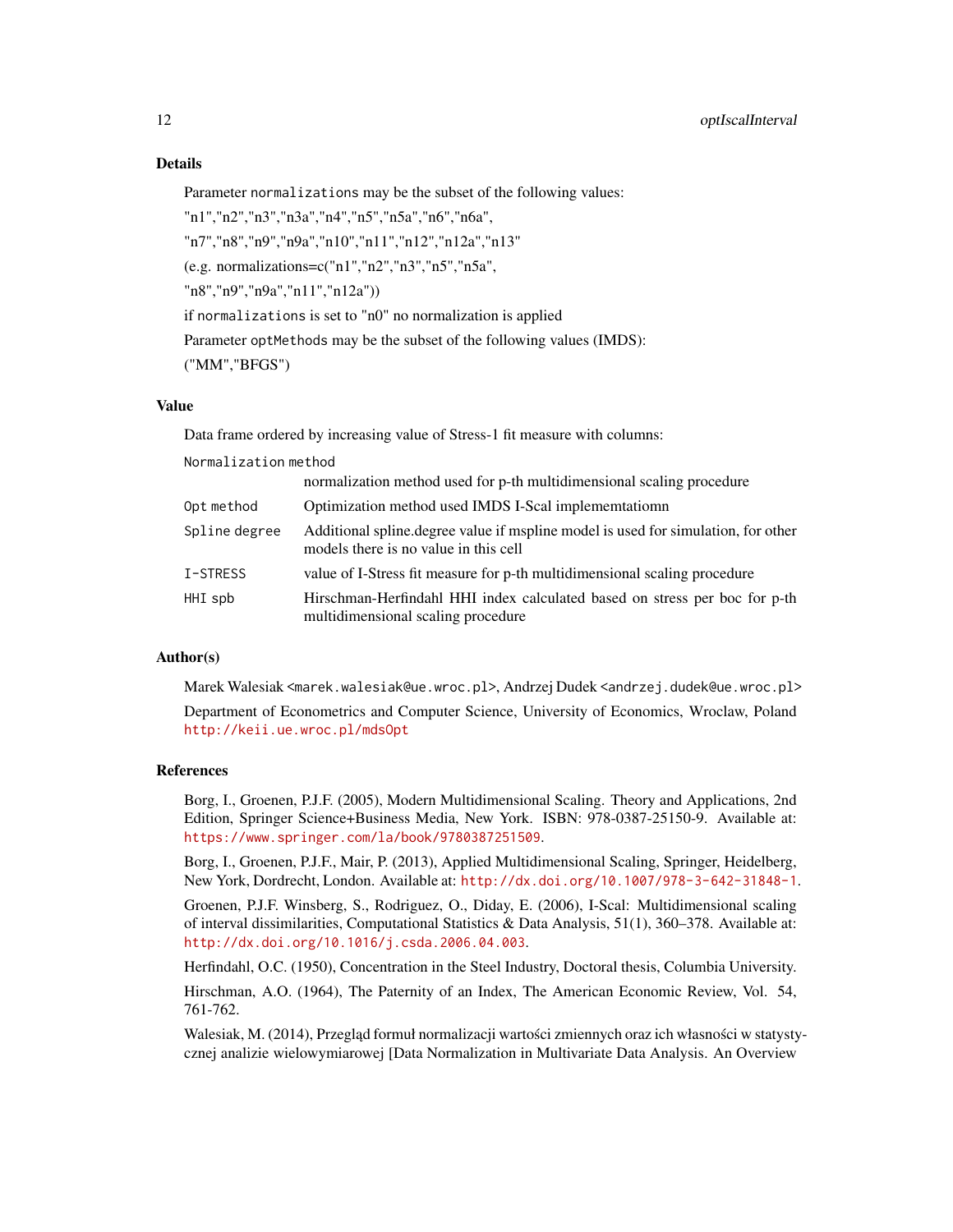#### <span id="page-12-0"></span>optSmacofSymInterval 13

and Properties], Przegląd Statystyczny, tom 61, z. 4, 363-372. Available at: [http://keii.ue.](http://keii.ue.wroc.pl/pracownicy/mw/2014_Walesiak_Przeglad_Statystyczny_z_4.pdf) [wroc.pl/pracownicy/mw/2014\\_Walesiak\\_Przeglad\\_Statystyczny\\_z\\_4.pdf](http://keii.ue.wroc.pl/pracownicy/mw/2014_Walesiak_Przeglad_Statystyczny_z_4.pdf)

Walesiak, M. (2016), Visualization of Linear Ordering Results for Metric Data with the Application of Multidimensional Scaling, Ekonometria, 2(52), 9-21. Available at: [http://dx.doi.org/10.](http://dx.doi.org/10.15611/ekt.2016.2.01) [15611/ekt.2016.2.01](http://dx.doi.org/10.15611/ekt.2016.2.01).

Walesiak, M., Dudek, A. (2017), *Selecting the Optimal Multidimensional Scaling Procedure for Metric Data with R Environment*, STATISTICS IN TRANSITION new series, September, Vol. 18, No. 3, pp. 521-540. Available at: <http://dx.doi.org/10.21307/stattrans-2016-084>.

# See Also

[data.Normalization](#page-0-0), [interval\\_normalization](#page-0-0), [IMDS](#page-0-0)

#### Examples

```
#print("uncomment to run - approximately 7 seconds runtime")
#library(mdsOpt)
#library(clusterSim)
#data(data_symbolic_interval_polish_voivodships)
#x<-data_symbolic_interval_polish_voivodships
#metnor<-c("n1","n2","n3","n5","n5a","n8","n9","n9a","n11","n12a")
#methods<-c("MM","BFGS")
#res<-optIscalInterval(x,dataType="simple",normalizations=metnor,optMethods=methods,outDec=".")
#Istress<-as.numeric(gsub(",",".",res[,"I-STRESS"],fixed=TRUE))
#hhi<-as.numeric(gsub(",",".",res[,"HHI spb"],fixed=TRUE))
#t<-findOptimalIscalInterval(res)
#cs<-(min(Istress)+max(Istress))/2 # critical I-stress
#write.table(res,file="smds_HHI.csv",sep=";",dec=",",row.names=TRUE,col.names=NA)
#plot(Istress[-t$Nr],hhi[-t$Nr], xlab="I-Stress", ylab="HHI",type="n",font.lab=3)
#text(Istress[-t$Nr],hhi[-t$Nr],labels=(1:nrow(res))[-t$Nr])
#abline(v=cs,col="red")
#points(Istress[t$Nr],hhi[t$Nr], cex=5,col="red")
#text(Istress[t$Nr],hhi[t$Nr],labels=(1:nrow(res))[t$Nr],col="red")
#print(t)
```
optSmacofSymInterval *Selecting the optimal multidimensional scaling procedure for intervalvalued data*

#### Description

Selecting the optimal multidimensional scaling procedure by varying all combinations of normalization methods, distance measures for interval-valued data, and metric MDS models

#### Usage

```
optSmacofSymInterval(x,dataType="simple",normalizations=NULL,
distances=NULL,mdsmodels=NULL,spline.degrees=c(2),outputCsv="",
outputCsv2="",y=NULL,outDec=",",
stressDigits=6,HHIDigits=2,...)
```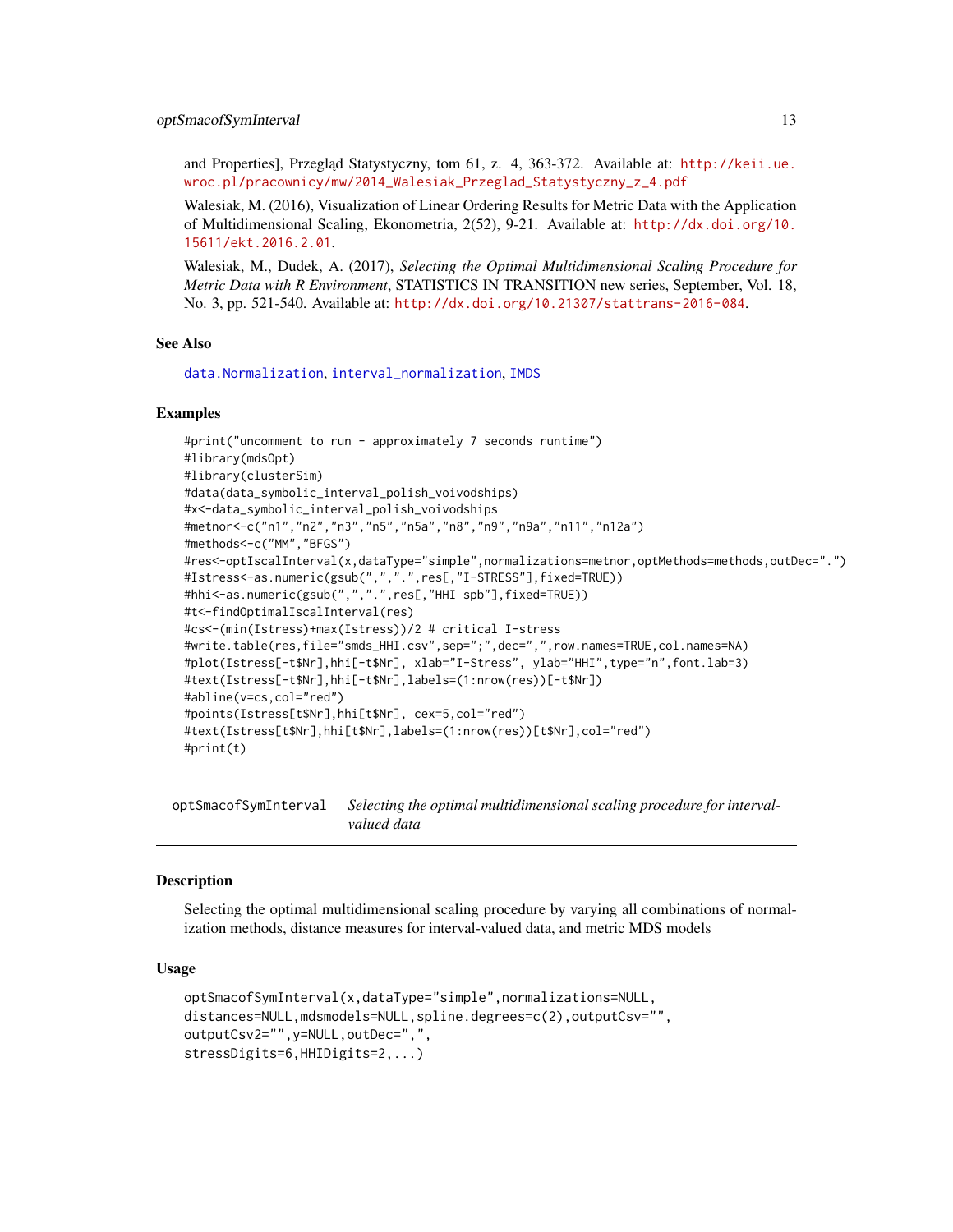# Arguments

| X              | interval-valued data table or matrix or dataset                                                                     |
|----------------|---------------------------------------------------------------------------------------------------------------------|
| dataType       | Type of symbolic data table passed to function:                                                                     |
|                | 'sda' - full symbolicDA format object;                                                                              |
|                | 'simple' - three dimensional array with lower and upper bound of intervals in<br>third dimension;                   |
|                | 'separate_tables' - lower bound of intervals in x, upper bound of intervals in y;                                   |
|                | 'rows' - lower and upper bound of intervals in neighbouring rows;                                                   |
|                | 'columns' - lower and upper bound of intervals in neighbouring columns                                              |
| normalizations | optional, vector of normalization methods that should be used in procedure                                          |
| distances      | optional, vector of distance measures (Hausdorf, Ichino-Yaguchi) that should be<br>used in procedure                |
| mdsmodels      | optional, vector of multidimensional models (ratio, interval, mspline) that should<br>be used in procedure          |
| spline.degrees | optional, vector (e.g. 2:4) of spline.degree parameter values that should be used<br>in procedure for mspline model |
| outputCsv      | optional, name of csv file with results                                                                             |
| outputCsv2     | optional, name of csv (comma as decimal point sign) file with results                                               |
| y              | matrix or dataset with upper bounds of intervals if argument dataType is equal<br>to "separate_tables"              |
| outDec         | decimal sign used in returned table                                                                                 |
| stressDigits   | Number of decimal digits for displaying Stress 1 value                                                              |
| HHIDigits      | Number of decimal digits for displaying HHI spp value                                                               |
| $\cdots$       | arguments passed to smacofSym, like ndim, itmax, eps and others                                                     |

# Details

Parameter normalizations may be the subset of the following values:

"n1","n2","n3","n3a","n4","n5","n5a","n6","n6a",

"n7","n8","n9","n9a","n10","n11","n12","n12a","n13"

(e.g. normalizations=c("n1","n2","n3","n5","n5a",

"n8","n9","n9a","n11","n12a"))

if normalizations is set to "n0" no normalization is applied

Parameter distances may be the subset of the following values:

"H\_q1","H\_q2","U\_2\_q1","U\_2\_q2" (In following order: Hausdorff distance with q=1, Euclidean Hausdorff distance with q=2, Ichino-Yaguchi distance with q=1; Euclidean Ichino-Yaguchi distance with  $q=2$ )

(e.g. distances=c("H\_q1","U\_2\_q1"))

Parameter mdsmodels may be the subset of the following values (metric MDS):

"ratio","interval","mspline" (e.g. c("ratio","interval"))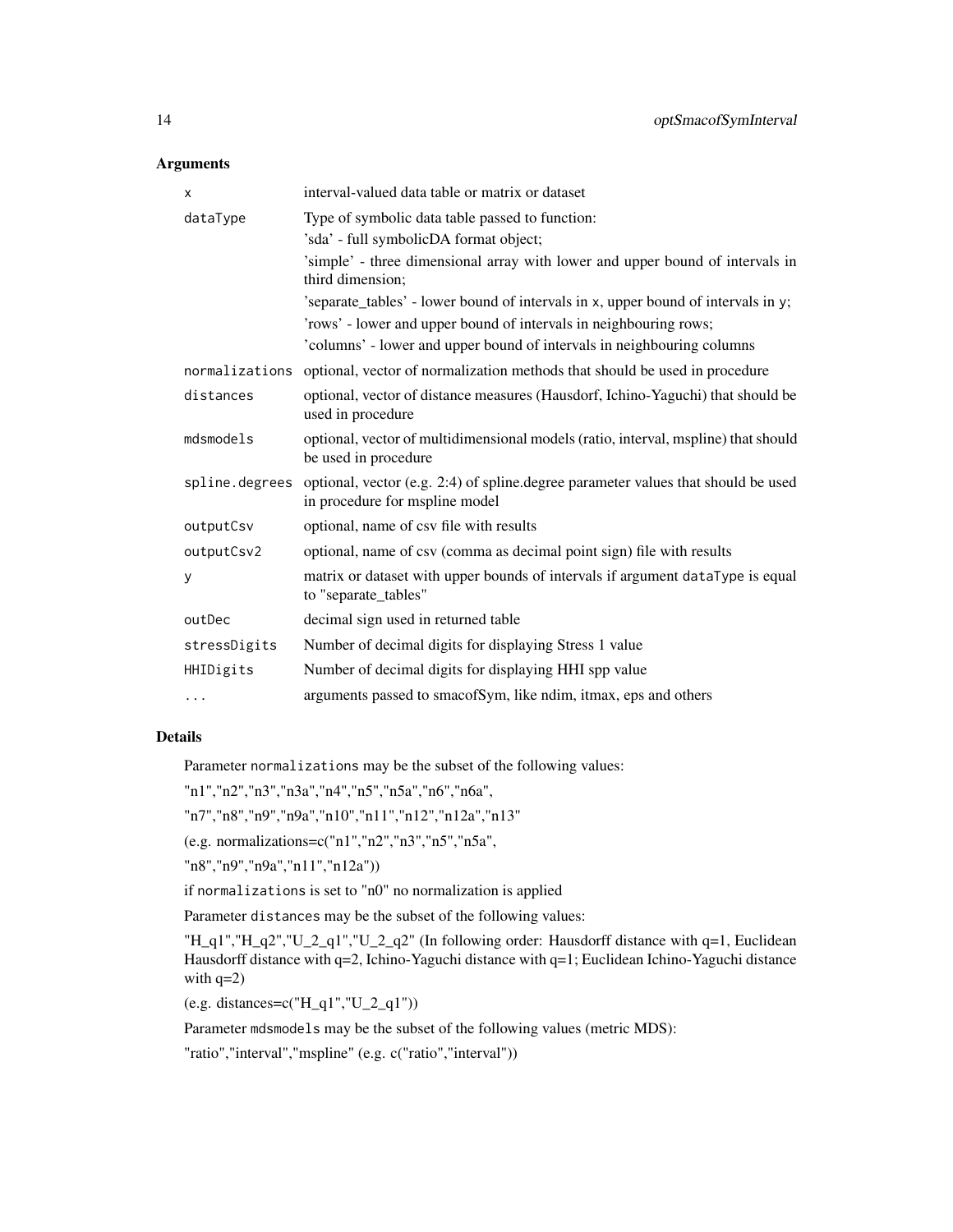## <span id="page-14-0"></span>Value

Data frame ordered by increasing value of Stress-1 fit measure with columns:

| Normalization method |                                                                                                                             |
|----------------------|-----------------------------------------------------------------------------------------------------------------------------|
|                      | normalization method used for p-th multidimensional scaling procedure                                                       |
| MDS model            | MDS model used for p-th multidimensional scaling procedure                                                                  |
| Spline degree        | Additional spline. degree value if mspline model is used for simulation, for other<br>models there is no value in this cell |
| Distance measure     |                                                                                                                             |
|                      | distance measures for interval-valued data used for p-th multidimensional scal-<br>ing procedure                            |
| STRESS <sub>1</sub>  | value of Kruskal Stress-1 fit measure for p-th multidimensional scaling proce-<br>dure                                      |
| HHI spp              | Hirschman-Herfindahl HHI index calculated based on stress per point for p-th<br>multidimensional scaling procedure          |

#### Author(s)

Marek Walesiak <marek.walesiak@ue.wroc.pl>, Andrzej Dudek <andrzej.dudek@ue.wroc.pl>

Department of Econometrics and Computer Science, University of Economics, Wroclaw, Poland <http://keii.ue.wroc.pl/mdsOpt>

#### References

Borg, I., Groenen, P.J.F. (2005), Modern Multidimensional Scaling. Theory and Applications, 2nd Edition, Springer Science+Business Media, New York. ISBN: 978-0387-25150-9. Available at: <https://www.springer.com/la/book/9780387251509>.

Borg, I., Groenen, P.J.F., Mair, P. (2013), Applied Multidimensional Scaling, Springer, Heidelberg, New York, Dordrecht, London. Available at: <http://dx.doi.org/10.1007/978-3-642-31848-1>.

De Leeuw, J., Mair, P. (2015), Shepard Diagram, Wiley StatsRef: Statistics Reference Online, John Wiley & Sons Ltd.

Herfindahl, O.C. (1950), Concentration in the Steel Industry, Doctoral thesis, Columbia University.

Hirschman, A.O. (1964), The Paternity of an Index, The American Economic Review, Vol. 54, 761-762.

Walesiak, M. (2014), Przegląd formuł normalizacji wartości zmiennych oraz ich własności w statystycznej analizie wielowymiarowej [Data Normalization in Multivariate Data Analysis. An Overview and Properties], Przegląd Statystyczny, tom 61, z. 4, 363-372. Available at: [http://keii.ue.](http://keii.ue.wroc.pl/pracownicy/mw/2014_Walesiak_Przeglad_Statystyczny_z_4.pdf) [wroc.pl/pracownicy/mw/2014\\_Walesiak\\_Przeglad\\_Statystyczny\\_z\\_4.pdf](http://keii.ue.wroc.pl/pracownicy/mw/2014_Walesiak_Przeglad_Statystyczny_z_4.pdf)

Walesiak, M., Dudek, A. (2017), *Selecting the Optimal Multidimensional Scaling Procedure for Metric Data with R Environment*, STATISTICS IN TRANSITION new series, September, Vol. 18, No. 3, pp. 521-540. Available at: <http://dx.doi.org/10.21307/stattrans-2016-084>.

#### See Also

[data.Normalization](#page-0-0), [interval\\_normalization](#page-0-0), [dist.Symbolic](#page-0-0), [smacofSym](#page-0-0)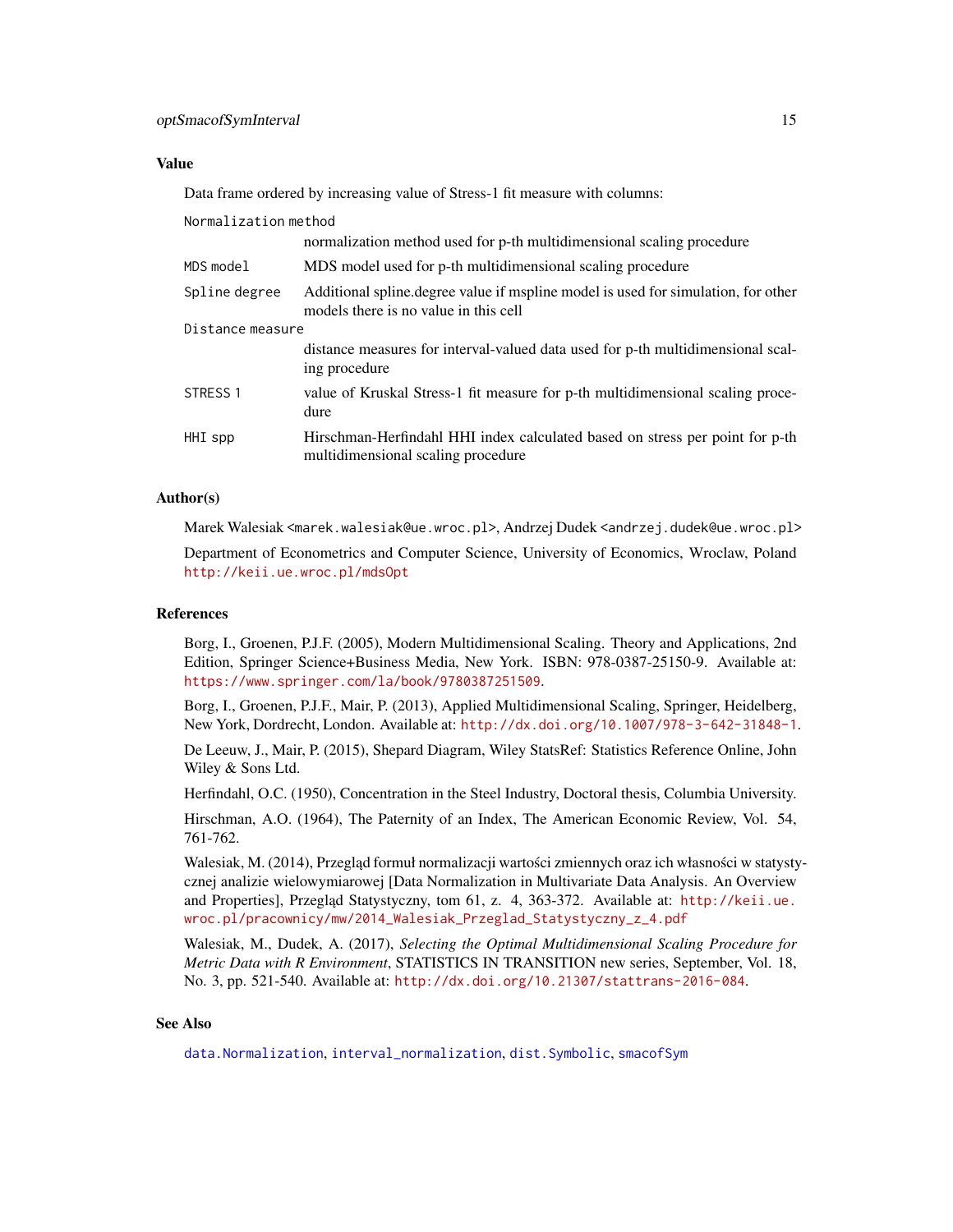### Examples

```
# Uncomment to run
# library(mdsOpt)
# library(clusterSim)
# data(data_symbolic_interval_polish_voivodships)
# metnor<-c("n1","n2","n3","n5","n5a","n8","n9","n9a","n11","n12a")
# metscale<-c("ratio","interval","mspline")
# metdist<-c("H_q1","H_q2","U_2_q1","U_2_q2")
# res<-optSmacofSymInterval(data_symbolic_interval_polish_voivodships,dataType="simple",
# normalizations=metnor,distances=metdist,mdsmodels=metscale,spline.degrees=c(2,3),outDec=".")
# stress<-as.numeric(gsub(",",".",res[,"STRESS 1"],fixed=TRUE))
# hhi<-as.numeric(gsub(",",".",res[,"HHI spp"],fixed=TRUE))
# t<-findOptimalSmacofSym(res)
# cs<-(min(stress)+max(stress))/2 # critical stress
# plot(stress[-t$Nr],hhi[-t$Nr], xlab="Stress-1", ylab="HHI",type="n",font.lab=3)
# text(stress[-t$Nr],hhi[-t$Nr],labels=(1:nrow(res))[-t$Nr])
# abline(v=cs,col="red")
# points(stress[t$Nr],hhi[t$Nr], cex=5,col="red")
# text(stress[t$Nr],hhi[t$Nr],labels=(1:nrow(res))[t$Nr],col="red")
# print(t)
```
<span id="page-15-1"></span>optSmacofSym\_mMDS *Selecting the optimal multidimensional scaling procedure - metric MDS*

# **Description**

Selecting the optimal multidimensional scaling procedure by varying all combinations of normalization methods, distance measures, and metric MDS models

#### Usage

```
optSmacofSym_mMDS(x,normalizations=NULL,distances=NULL,
mdsmodels=NULL,weights=NULL,spline.degrees=c(2),
outputCsv="",outputCsv2="",outDec=",",
stressDigits=6,HHIDigits=2,...)
```
#### Arguments

| X            | matrix or dataset                                                                                                                    |
|--------------|--------------------------------------------------------------------------------------------------------------------------------------|
|              | normalizations optional, vector of normalization methods that should be used in procedure                                            |
| distances    | optional, vector of distance measures (manhattan, Euclidean, Chebyshew, squared<br>Euclidean, GDM1) that should be used in procedure |
| $mds$ models | optional, vector of multidimensional models (ratio, interval, mspline) that should<br>be used in procedure                           |
|              | spline. degrees optional, vector (e.g. 2:4) of spline. degree parameter values that should be used<br>in procedure for mspline model |

<span id="page-15-0"></span>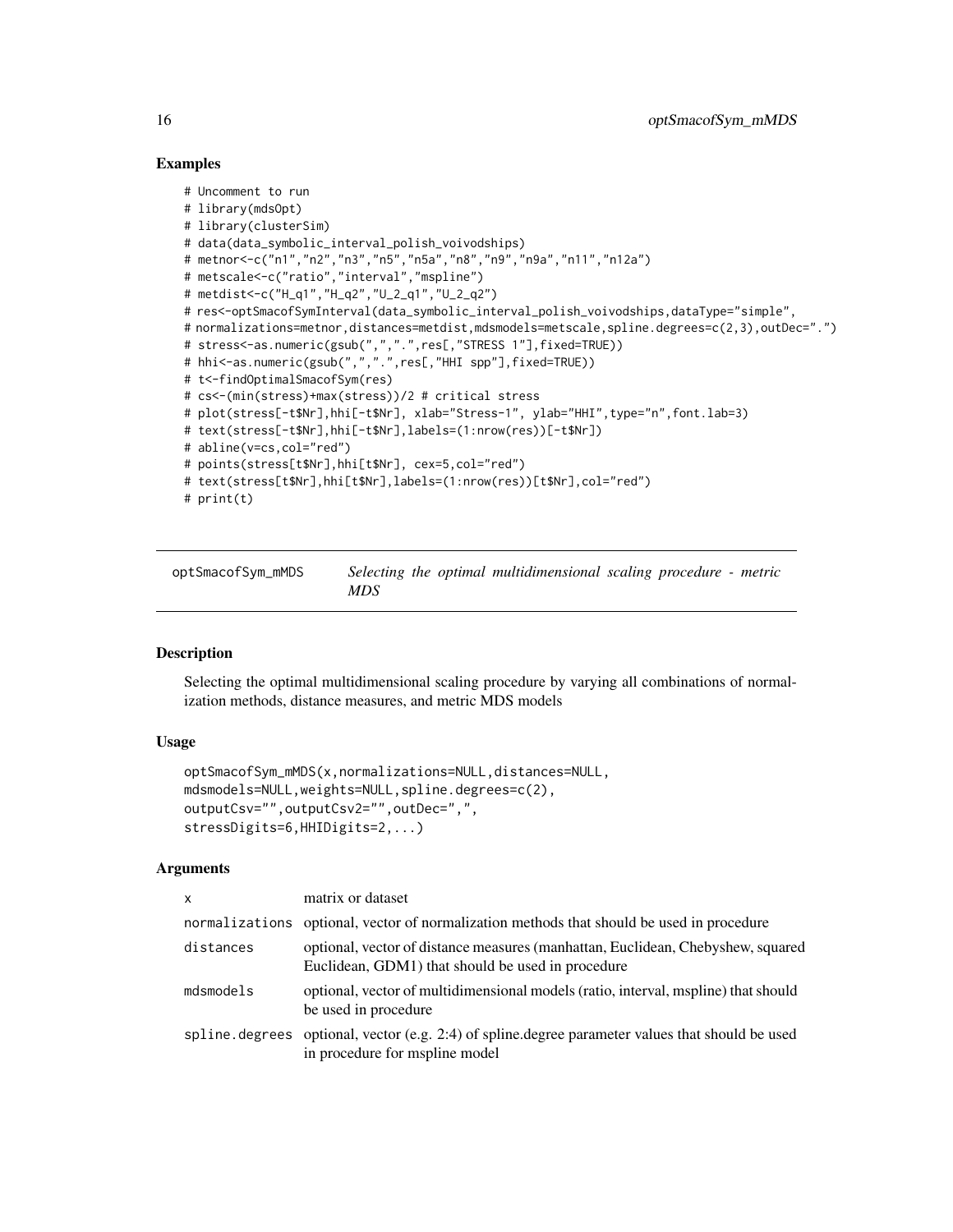| weights      | optional, variable weights used in distance calculation. Each weight takes value<br>from interval $[0; 1]$ and sum of weights equals one |
|--------------|------------------------------------------------------------------------------------------------------------------------------------------|
| outputCsv    | optional, name of csy file with results                                                                                                  |
| outputCsv2   | optional, name of csy (comma as decimal point sign) file with results                                                                    |
| outDec       | decimal sign used in returned table                                                                                                      |
| stressDigits | Number of decimal digits for displaying Stress 1 value                                                                                   |
| HHIDigits    | Number of decimal digits for displaying HHI spp value                                                                                    |
| $\ddotsc$    | arguments passed to smacofSym, like ndim, itmax, eps and others                                                                          |

#### Details

Parameter normalizations may be the subset of the following values:

"n1","n2","n3","n3a","n4","n5","n5a","n6","n6a",

"n7","n8","n9","n9a","n10","n11","n12","n12a","n13"

(e.g. normalizations=c("n1","n2","n3","n5","n5a",

"n8","n9","n9a","n11","n12a"))

Normalization method

if normalizations is set to "n0" no normalization is applied

Parameter distances may be the subset of the following values:

"euclidean","manhattan","maximum","seuclidean","GDM1"

(e.g. distances=c("euclidean","manhattan"))

Parameter mdsmodels may be the subset of the following values (metric MDS):

"ratio","interval","mspline" (e.g. c("ratio","interval"))

#### Value

Data frame ordered by increasing value of Stress-1 fit measure with columns:

|                  | normalization method used for p-th multidimensional scaling procedure                                                       |  |
|------------------|-----------------------------------------------------------------------------------------------------------------------------|--|
| MDS model        | MDS model used for p-th multidimensional scaling procedure                                                                  |  |
| Spline degree    | Additional spline. degree value if mspline model is used for simulation, for other<br>models there is no value in this cell |  |
| Distance measure |                                                                                                                             |  |
|                  | distance measure used for p-th multidimensional scaling procedure                                                           |  |
| STRESS 1         | value of Kruskal Stress-1 fit measure for p-th multidimensional scaling proce-<br>dure                                      |  |
| HHI spp          | Hirschman-Herfindahl HHI index calculated based on stress per point for p-th<br>multidimensional scaling procedure          |  |
|                  |                                                                                                                             |  |

# Author(s)

Marek Walesiak <marek.walesiak@ue.wroc.pl>, Andrzej Dudek <andrzej.dudek@ue.wroc.pl> Department of Econometrics and Computer Science, University of Economics, Wroclaw, Poland <http://keii.ue.wroc.pl/mdsOpt>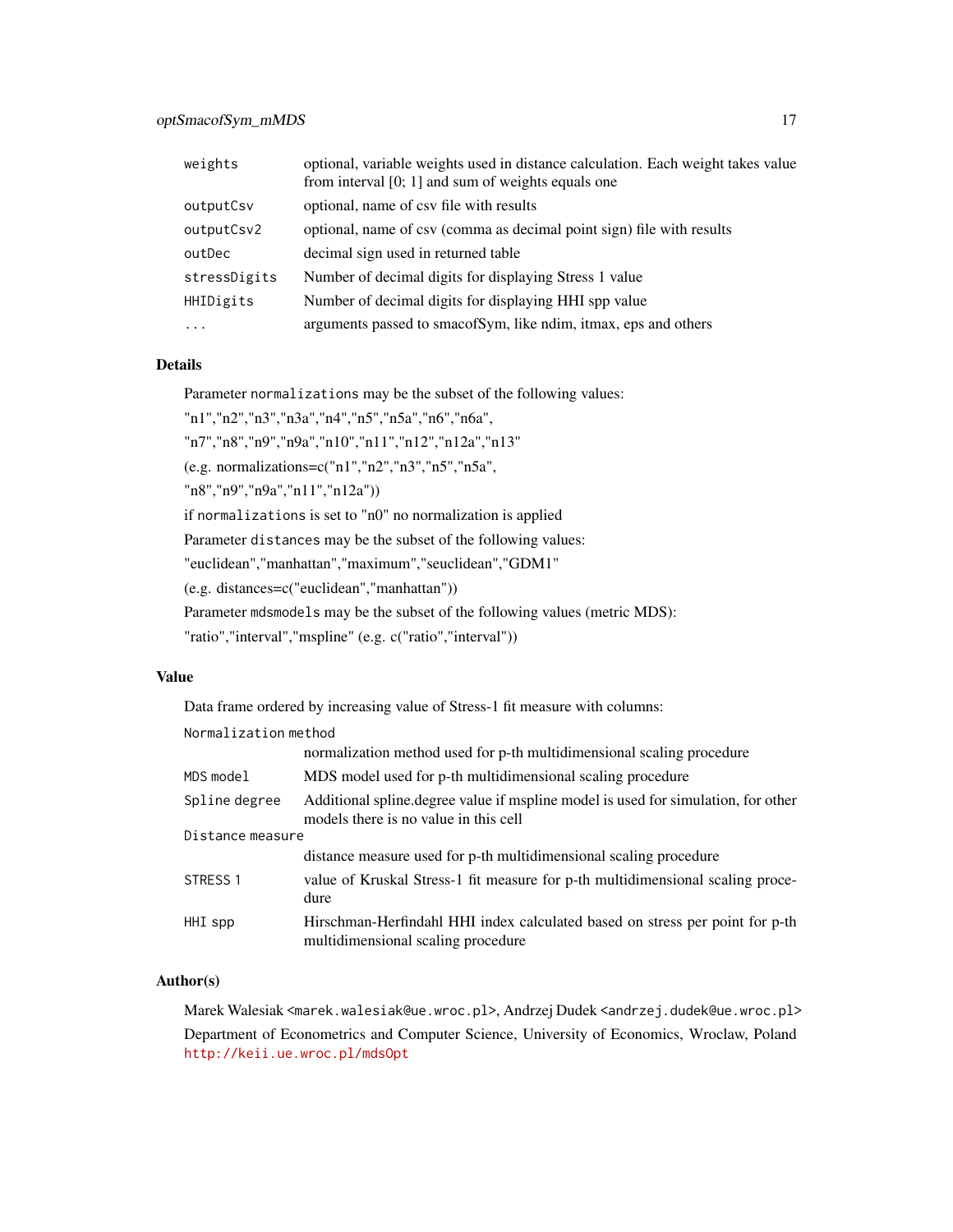#### <span id="page-17-0"></span>References

Borg, I., Groenen, P.J.F. (2005), Modern Multidimensional Scaling. Theory and Applications, 2nd Edition, Springer Science+Business Media, New York. ISBN: 978-0387-25150-9. Available at: <https://www.springer.com/la/book/9780387251509>.

Borg, I., Groenen, P.J.F., Mair, P. (2013), Applied Multidimensional Scaling, Springer, Heidelberg, New York, Dordrecht, London. Available at: <http://dx.doi.org/10.1007/978-3-642-31848-1>.

De Leeuw, J., Mair, P. (2015), Shepard Diagram, Wiley StatsRef: Statistics Reference Online, John Wiley & Sons Ltd.

Herfindahl, O.C. (1950), Concentration in the Steel Industry, Doctoral thesis, Columbia University.

Hirschman, A.O. (1964), The Paternity of an Index, The American Economic Review, Vol. 54, 761-762.

Walesiak, M. (2014), Przegląd formuł normalizacji wartości zmiennych oraz ich własności w statystycznej analizie wielowymiarowej [Data Normalization in Multivariate Data Analysis. An Overview and Properties], Przegląd Statystyczny, tom 61, z. 4, 363-372. Available at: [http://keii.ue.](http://keii.ue.wroc.pl/pracownicy/mw/2014_Walesiak_Przeglad_Statystyczny_z_4.pdf) [wroc.pl/pracownicy/mw/2014\\_Walesiak\\_Przeglad\\_Statystyczny\\_z\\_4.pdf](http://keii.ue.wroc.pl/pracownicy/mw/2014_Walesiak_Przeglad_Statystyczny_z_4.pdf)

Walesiak, M. (2016a), Wybór grup metod normalizacji wartosci zmiennych w skalowaniu wielowymi- ´ arowym [The Choice of Groups of Variable Normalization Methods in Multidimensional Scaling], Przegląd Statystyczny, tom 63, z. 1, 7-18. Available at: [http://keii.ue.wroc.pl/pracownicy/](http://keii.ue.wroc.pl/pracownicy/mw/2016_Walesiak_Przeglad_Statystyczny_z_1.pdf) [mw/2016\\_Walesiak\\_Przeglad\\_Statystyczny\\_z\\_1.pdf](http://keii.ue.wroc.pl/pracownicy/mw/2016_Walesiak_Przeglad_Statystyczny_z_1.pdf)

Walesiak, M. (2016b), Visualization of Linear Ordering Results for Metric Data with the Application of Multidimensional Scaling, Ekonometria, 2(52), 9-21. Available at: [http://dx.doi.org/](http://dx.doi.org/10.15611/ekt.2016.2.01) [10.15611/ekt.2016.2.01](http://dx.doi.org/10.15611/ekt.2016.2.01).

Walesiak, M., Dudek, A. (2017), *Selecting the Optimal Multidimensional Scaling Procedure for Metric Data with R Environment*, STATISTICS IN TRANSITION new series, September, Vol. 18, No. 3, pp. 521-540. Available at: <http://dx.doi.org/10.21307/stattrans-2016-084>.

#### See Also

[data.Normalization](#page-0-0), [dist.GDM](#page-0-0), [dist](#page-0-0), [smacofSym](#page-0-0)

#### Examples

```
print("uncomment to run - approximately 30 seconds runtime")
```
# uncomment to run - approximately 30 seconds runtime

```
# library(mdsOpt)
```

```
# metnor<-c("n1","n2","n3","n5","n5a","n8","n9","n9a","n11","n12a")
```

```
# metscale<-c("ratio","interval","mspline")
```

```
# metdist<-c("euclidean","manhattan","seuclidean","maximum","GDM1")
```

```
# data(data_lower_silesian)
```

```
# res<-optSmacofSym_mMDS(data_lower_silesian,,normalizations=metnor,distances=metdist,
```
# mdsmodels=metscale, spline.degrees=c(2:3),outDec=".")

```
# stress<-as.numeric(gsub(",",".",res[,"STRESS 1"],fixed=TRUE))
```

```
# hhi<-as.numeric(gsub(",",".",res[,"HHI spp"],fixed=TRUE))
```

```
# cs<-(min(stress)+max(stress))/2 # critical stress
```

```
# t<-findOptimalSmacofSym(res,critical_stress=cs)
```

```
# print(t)
```

```
# plot(stress[-t$Nr],hhi[-t$Nr], xlab="Stress-1", ylab="HHI",type="n",font.lab=3)
```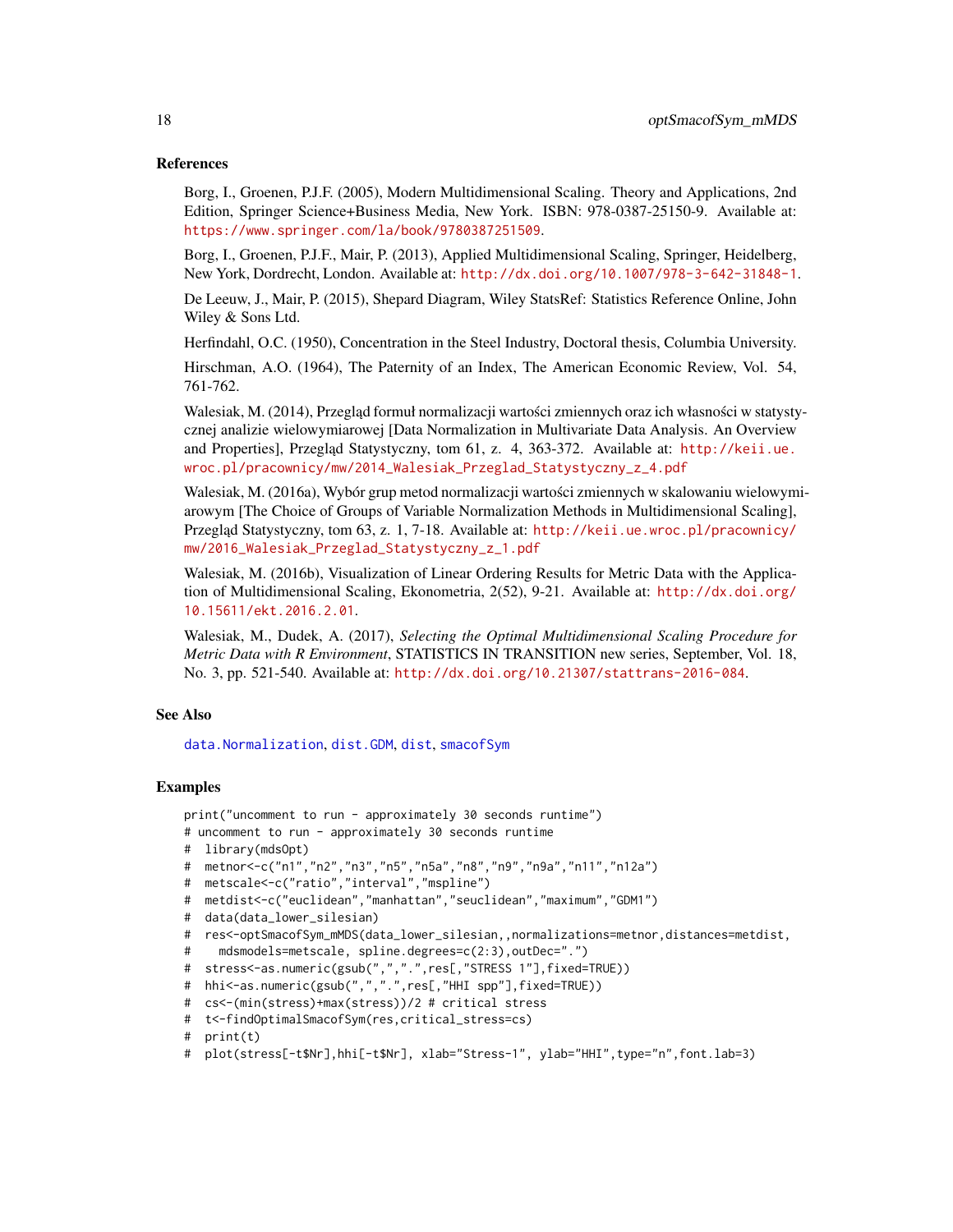# <span id="page-18-0"></span>optSmacofSym\_nMDS 19

```
# text(stress[-t$Nr],hhi[-t$Nr],labels=(1:nrow(res))[-t$Nr])
```

```
# abline(v=cs,col="red")
```

```
# points(stress[t$Nr],hhi[t$Nr], cex=5,col="red")
```
# text(stress[t\$Nr],hhi[t\$Nr],labels=(1:nrow(res))[t\$Nr],col="red")

<span id="page-18-1"></span>optSmacofSym\_nMDS *Selecting the optimal multidimensional scaling procedure - nonmetric MDS*

# Description

Selecting the optimal multidimensional scaling procedure by varying all combinations of normalization methods and distance measures

# Usage

```
optSmacofSym_nMDS(x,normalizations=NULL,distances=NULL,
mdsmodels=c("ordinal"),weights=NULL,
outputCsv="",outputCsv2="",outDec=",",
stressDigits=6,HHIDigits=2,...)
```
# Arguments

| $\mathsf{x}$ | matrix or dataset                                                                                                                        |
|--------------|------------------------------------------------------------------------------------------------------------------------------------------|
|              | normalizations optional, vector of normalization methods that should be used in procedure                                                |
| distances    | optional, vector of distance measures (manhattan, Euclidean, Chebyshew, squared<br>Euclidean, GDM1) that should be used in procedure     |
| mdsmodels    | "ordinal" (nonmetric MDS)                                                                                                                |
| weights      | optional, variable weights used in distance calculation. Each weight takes value<br>from interval $[0; 1]$ and sum of weights equals one |
| outputCsv    | optional, name of csy file with results                                                                                                  |
| outputCsv2   | optional, name of csv (comma as decimal point sign) file with results                                                                    |
| outDec       | decimal sign used in returned table                                                                                                      |
| stressDigits | Number of decimal digits for displaying Stress 1 value                                                                                   |
| HHIDigits    | Number of decimal digits for displaying HHI spp value                                                                                    |
| .            | arguments passed to smacofSym                                                                                                            |

# Details

Parameter normalizations may be the subset of the following values:

"n1","n2","n3","n3a","n4","n5","n5a","n6","n6a",

"n7","n8","n9","n9a","n10","n11","n12","n12a","n13"

(e.g. normalizations=c("n1","n2","n3","n5","n5a",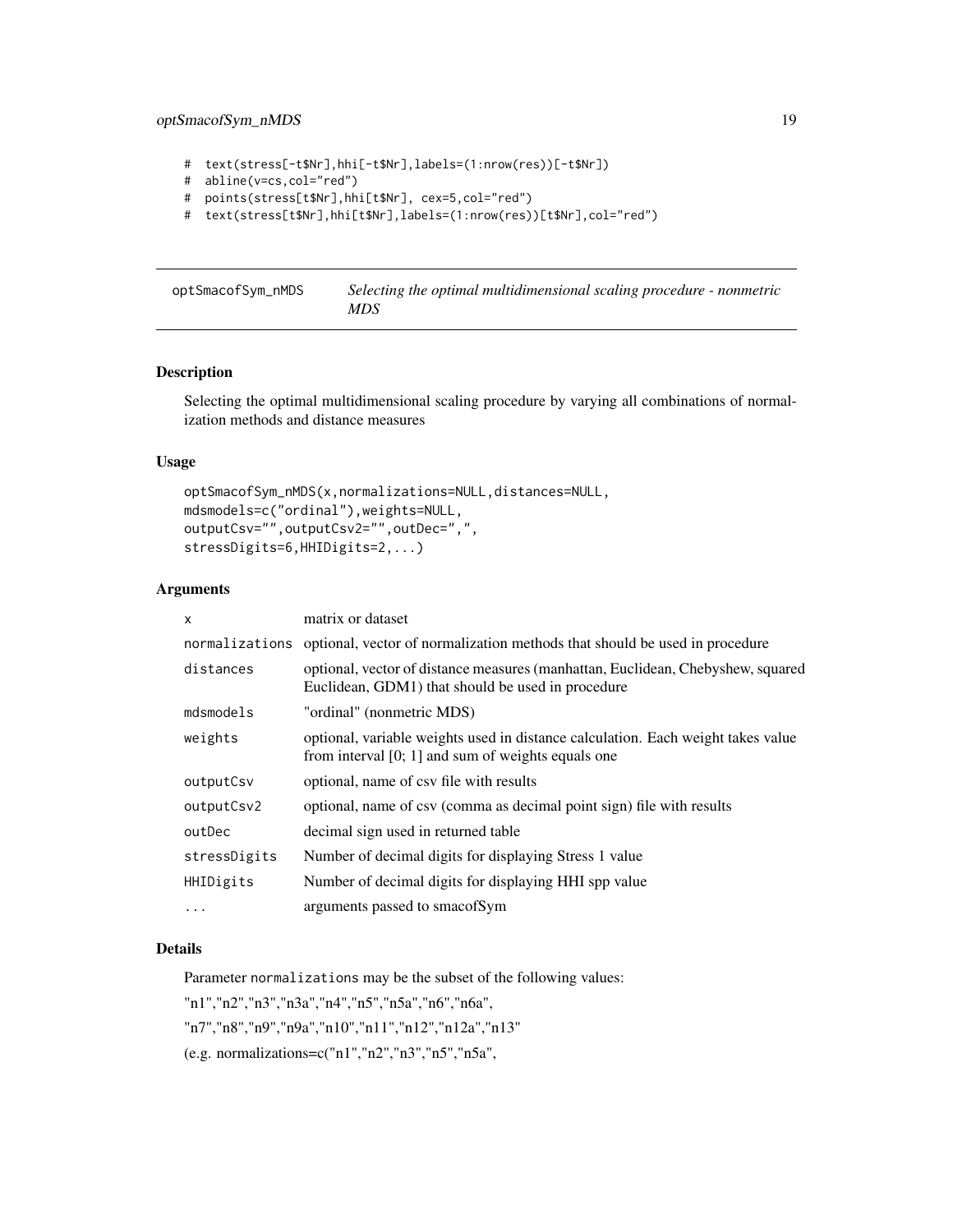"n8","n9","n9a","n11","n12a")) if normalizations is set to "n0" no normalization is applied Parameter distances may be the subset of the following values: "euclidean", "manhattan","maximum","seuclidean","GDM1" (e.g. distances=c("euclidean","manhattan")) Parameter mdsmodels "ordinal" MDS model (nonmetric MDS)

# Value

Data frame ordered by increasing value of Stress-1 fit measure with columns:

| Normalization method |                                                                                                                    |  |
|----------------------|--------------------------------------------------------------------------------------------------------------------|--|
|                      | normalization method used for p-th multidimensional scaling procedure                                              |  |
| MDS model            | "ordinal" MDS model (nonmetric MDS) for p-th multidimensional scaling pro-<br>cedure                               |  |
| Distance measure     |                                                                                                                    |  |
|                      | distance measure used for p-th multidimensional scaling procedure                                                  |  |
| STRESS 1             | value of Kruskal Stress-1 fit measure for p-th multidimensional scaling proce-<br>dure                             |  |
| HHI spp              | Hirschman-Herfindahl HHI index calculated based on stress per point for p-th<br>multidimensional scaling procedure |  |

# Author(s)

Marek Walesiak <marek.walesiak@ue.wroc.pl>, Andrzej Dudek <andrzej.dudek@ue.wroc.pl>

Department of Econometrics and Computer Science, University of Economics, Wroclaw, Poland <http://keii.ue.wroc.pl/mdsOpt>

#### References

Borg, I., Groenen, P.J.F. (2005), Modern Multidimensional Scaling. Theory and Applications, 2nd Edition, Springer Science+Business Media, New York. ISBN: 978-0387-25150-9. Available at: <https://www.springer.com/la/book/9780387251509>.

Borg, I., Groenen, P.J.F., Mair, P. (2013), Applied Multidimensional Scaling, Springer, Heidelberg, New York, Dordrecht, London. Available at: <http://dx.doi.org/10.1007/978-3-642-31848-1>.

De Leeuw, J., Mair, P. (2015), Shepard Diagram, Wiley StatsRef: Statistics Reference Online, John Wiley & Sons Ltd.

Herfindahl, O.C. (1950), Concentration in the Steel Industry, Doctoral thesis, Columbia University.

Hirschman, A.O. (1964), The Paternity of an Index, The American Economic Review, Vol. 54, 761-762.

Walesiak, M. (2014), Przeglad formuł normalizacji wartości zmiennych oraz ich własności w statystycznej analizie wielowymiarowej [Data Normalization in Multivariate Data Analysis. An Overview and Properties], Przegląd Statystyczny, tom 61, z. 4, 363-372. Available at: [http://keii.ue.](http://keii.ue.wroc.pl/pracownicy/mw/2014_Walesiak_Przeglad_Statystyczny_z_4.pdf) [wroc.pl/pracownicy/mw/2014\\_Walesiak\\_Przeglad\\_Statystyczny\\_z\\_4.pdf](http://keii.ue.wroc.pl/pracownicy/mw/2014_Walesiak_Przeglad_Statystyczny_z_4.pdf)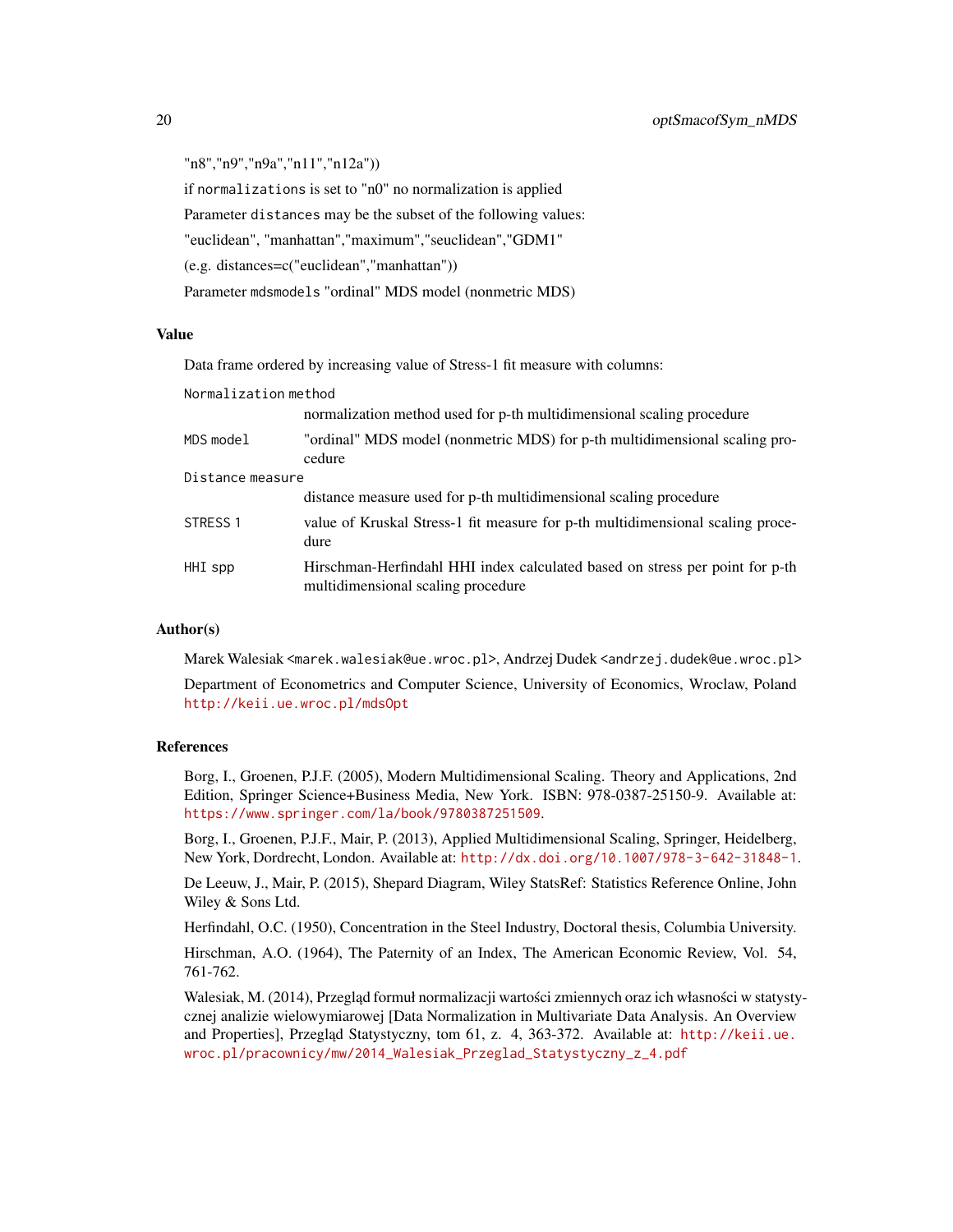<span id="page-20-0"></span>Walesiak, M. (2016a), Wybór grup metod normalizacji wartosci zmiennych w skalowaniu wielowymi- ´ arowym [The Choice of Groups of Variable Normalization Methods in Multidimensional Scaling], Przeglad Statystyczny, tom 63, z. 1, 7-18. Available at: [http://keii.ue.wroc.pl/pracownicy/](http://keii.ue.wroc.pl/pracownicy/mw/2016_Walesiak_Przeglad_Statystyczny_z_1.pdf) [mw/2016\\_Walesiak\\_Przeglad\\_Statystyczny\\_z\\_1.pdf](http://keii.ue.wroc.pl/pracownicy/mw/2016_Walesiak_Przeglad_Statystyczny_z_1.pdf)

Walesiak, M. (2016b), Visualization of Linear Ordering Results for Metric Data with the Application of Multidimensional Scaling, Ekonometria, 2(52), 9-21. Available at: [http://dx.doi.org/](http://dx.doi.org/10.15611/ekt.2016.2.01) [10.15611/ekt.2016.2.01](http://dx.doi.org/10.15611/ekt.2016.2.01).

Walesiak, M., Dudek, A. (2017), *Selecting the Optimal Multidimensional Scaling Procedure for Metric Data with R Environment*, STATISTICS IN TRANSITION new series, September, Vol. 18, No. 3, pp. 521-540. Available at: <http://dx.doi.org/10.21307/stattrans-2016-084>.

# See Also

[data.Normalization](#page-0-0), [dist.GDM](#page-0-0), [dist](#page-0-0), [smacofSym](#page-0-0)

#### Examples

```
print("uncomment to run - approximately 30 seconds runtime")
# uncomment to run - approximately 30 seconds runtime#
# library(mdsOpt)
# metnor<-c("n1","n2","n3","n5","n5a","n8","n9","n9a","n11","n12a")
# metscale<-"ordinal"
# metdist<-c("euclidean","manhattan","maximum","seuclidean","GDM1")
# data(data_lower_silesian)
# res<-optSmacofSym_nMDS(data_lower_silesian,normalizations=metnor,
# distances=metdist,mdsmodels=metscale)
# stress<-as.numeric(gsub(",",".",res[,"STRESS 1"],fixed=TRUE))
# hhi<-as.numeric(gsub(",",".",res[,"HHI spp"],fixed=TRUE))
# cs<-(min(stress)+max(stress))/2 # critical stress
# t<-findOptimalSmacofSym(res,critical_stress=cs)
# print(t)
# plot(stress[-t$Nr],hhi[-t$Nr], xlab="Stress-1", ylab="HHI",type="n",font.lab=3)
# text(stress[-t$Nr],hhi[-t$Nr],labels=(1:nrow(res))[-t$Nr])
# abline(v=cs,col="red")
# points(stress[t$Nr],hhi[t$Nr], cex=5,col="red")
# text(stress[t$Nr],hhi[t$Nr],labels=(1:nrow(res))[t$Nr],col="red")
```
rotation2dAnimation *Cretaes video by FFmpeg with animation of dataset rotated*

## Description

This function opens a graphics device to record the images produced in the code expr, then uses FFmpeg to convert these images to a video.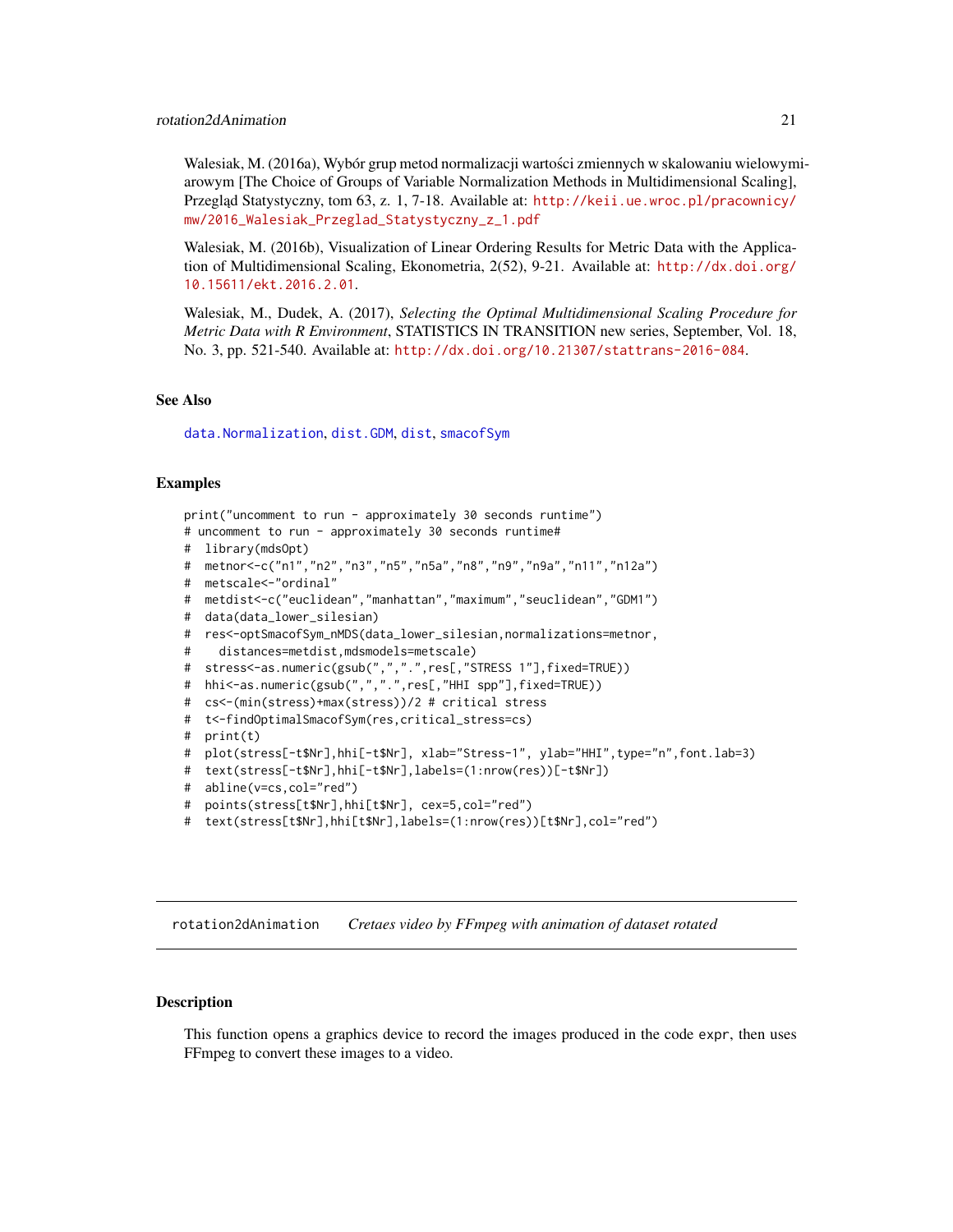# <span id="page-21-0"></span>Usage

```
rotation2dAnimation(conf2d,
ani.interval=0.2,
ani.nmax=361,
ani.width=500,
ani.height=500,
ani.video.name="mds_rotate.mp4",
angle.start=-pi,
angle.stop=pi,
angle.step=pi/180)
```
#### Arguments

| conf2d       | two dimensional dataset ot matrix                                                          |
|--------------|--------------------------------------------------------------------------------------------|
|              | ani.video.name the file name of the output video (e.g. 'animation.mp4' or 'animation.avi') |
| ani.interval | interval betwwen animation frames                                                          |
| ani.nmax     | maximal number of frames                                                                   |
| ani.width    | width of movie                                                                             |
| ani.height   | height of movie                                                                            |
| angle.start  | starting angle for animation                                                               |
| angle.stop   | end angle for animation                                                                    |
| angle.step   | step of animation in radians                                                               |

#### Details

This function uses [system](#page-0-0) to call FFmpeg to convert the images to a single video. The command line used in this function is: ffmpeg -y -r <1/interval> -i <img.name>%d.<ani.type> other.opts video.name

where interval comes from ani.options('interval'), and ani.type is from ani.options('ani.type'). For more details on the numerous options of FFmpeg, please see the reference.

Some linux systems may use the alternate software 'avconv' instead of 'ffmpeg'. The package will attempt to determine which command is present and set ani.options ('ffmpeg') to an appropriate default value. This can be overridden by passing in the ffmpeg argument.

# Value

An integer indicating failure (-1) or success (0) of the converting (refer to [system](#page-0-0)).

#### Author(s)

Marek Walesiak <marek.walesiak@ue.wroc.pl>, Andrzej Dudek <andrzej.dudek@ue.wroc.pl>

Department of Econometrics and Computer Science, University of Economics, Wroclaw, Poland <http://keii.ue.wroc.pl/mdsOpt>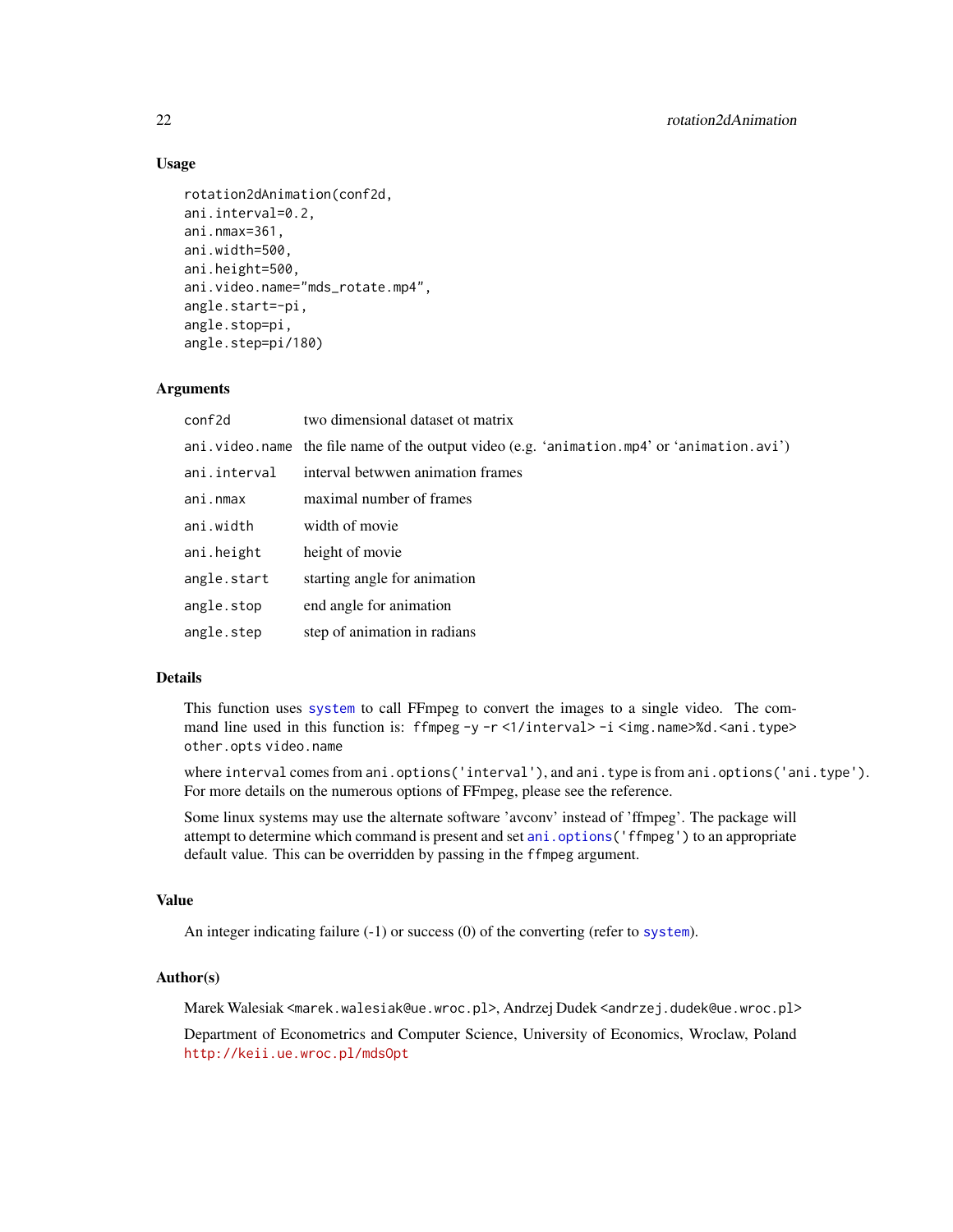#### <span id="page-22-0"></span>References

Walesiak, M. (2016), Visualization of Linear Ordering Results for Metric Data with the Application of Multidimensional Scaling, Ekonometria, 2(52), 9-21. Available at: [http://dx.doi.org/10.](http://dx.doi.org/10.15611/ekt.2016.2.01) [15611/ekt.2016.2.01](http://dx.doi.org/10.15611/ekt.2016.2.01).

Walesiak, M. (2017), The application of multidimensional scaling to measure and assess changes in the level of social cohesion of the Lower Silesia region in the period 2005-2015, Ekonometria, 3(57), 9-25. Available at: <http://dx.doi.org/10.15611/ekt.2017.3.01>.

Walesiak, M., Dudek, A. (2017), *Selecting the Optimal Multidimensional Scaling Procedure for Metric Data with R Environment*, STATISTICS IN TRANSITION new series, September, Vol. 18, No. 3, pp. 521-540. Available at: <http://dx.doi.org/10.21307/stattrans-2016-084>.

<http://ffmpeg.org/documentation.html>

#### See Also

Other utilities: [im.convert](#page-0-0), [saveGIF](#page-0-0), [saveHTML](#page-0-0), [saveLatex](#page-0-0), [saveSWF](#page-0-0)

#### Examples

#uncomment to run - approximate time 12 seconds #library(mdsOpt) #library(smacof) #library(animation) #library(spdep) #library(clusterSim) #data(data\_lower\_silesian) #z<-data.Normalization(data\_lower\_silesian, type="n1") #d<-dist.GDM(z, method="GDM1") #res<-smacofSym(delta=d,ndim=2,type="interval") #konf<-as.matrix(res\$conf) #rotation2dAnimation(conf2d=konf,angle.start=-0,angle.stop=2\*pi)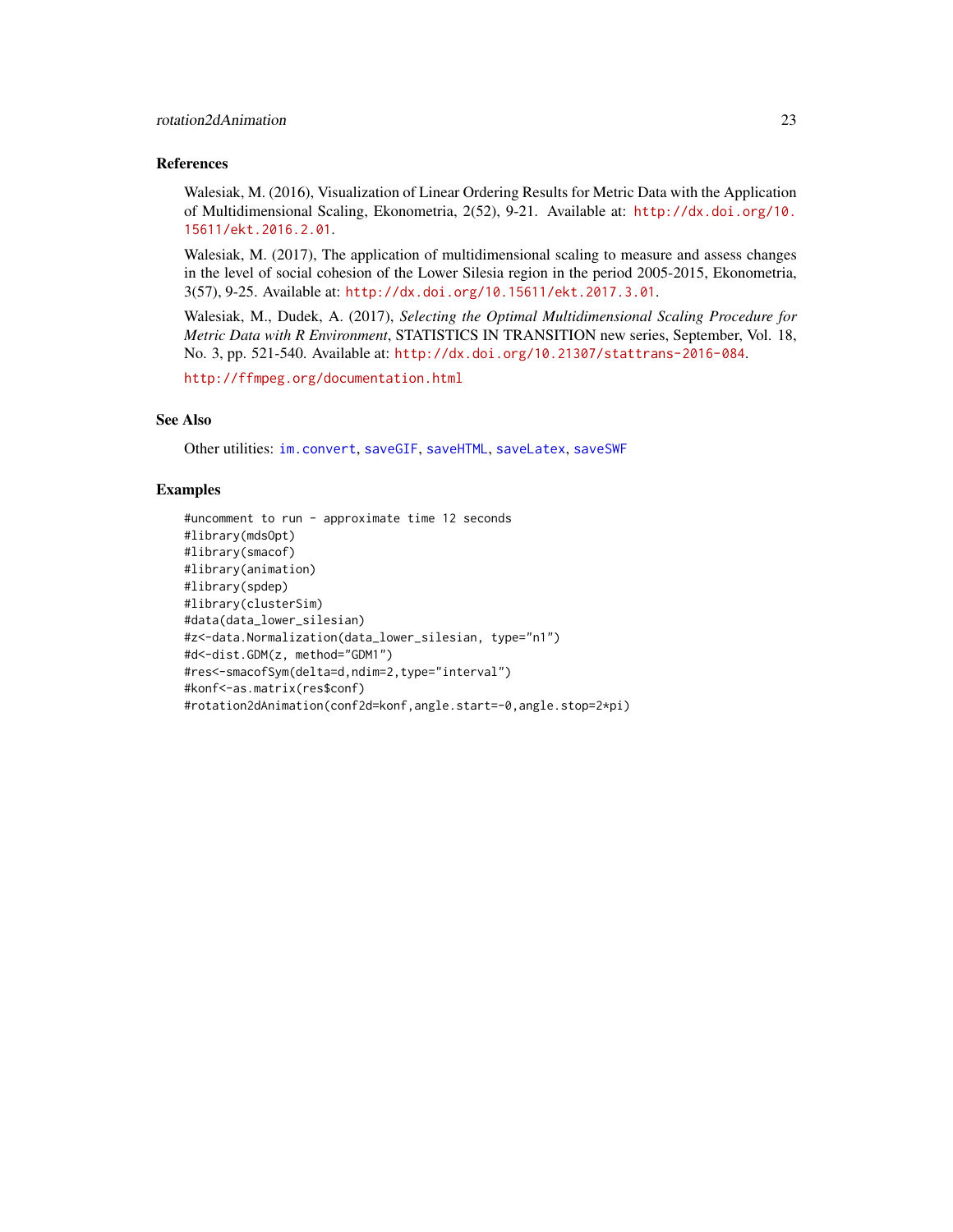# <span id="page-23-0"></span>**Index**

∗Topic 2D rotation rotation2dAnimation, [21](#page-20-0) ∗Topic I-stress findOptimalIscalInterval, [5](#page-4-0) optIscalInterval, [11](#page-10-0) ∗Topic data set data\_lower\_silesian, [2](#page-1-0) ∗Topic distance measures for interval-valued data optSmacofSymInterval, [13](#page-12-0) ∗Topic distance measures findOptimalSmacofSym, [7](#page-6-0) optSmacofSym\_mMDS, [16](#page-15-0) optSmacofSym\_nMDS, [19](#page-18-0) ∗Topic drawing isoquants drawIsoquants, [3](#page-2-0) ∗Topic interval-valued data findOptimalIscalInterval, [5](#page-4-0) ispb, [9](#page-8-0) optIscalInterval, [11](#page-10-0) optSmacofSymInterval, [13](#page-12-0) ∗Topic isoquants drawIsoquants, [3](#page-2-0) ∗Topic metric MDS optSmacofSym\_mMDS, [16](#page-15-0) optSmacofSymInterval, [13](#page-12-0) ∗Topic metric data findOptimalSmacofSym, [7](#page-6-0) optSmacofSym\_mMDS, [16](#page-15-0) optSmacofSym\_nMDS, [19](#page-18-0) ∗Topic multidimensional scaling findOptimalIscalInterval, [5](#page-4-0) findOptimalSmacofSym, [7](#page-6-0) ispb, [9](#page-8-0) optIscalInterval, [11](#page-10-0) optSmacofSym\_mMDS, [16](#page-15-0) optSmacofSym\_nMDS, [19](#page-18-0) optSmacofSymInterval, [13](#page-12-0) ∗Topic nonmetric MDS

```
findOptimalSmacofSym, 7
    optSmacofSym_nMDS, 19
∗Topic normalization methods
    findOptimalIscalInterval, 5
    ispb, 9
    optIscalInterval, 11
∗Topic optimize
    findOptimalIscalInterval, 5
    findOptimalSmacofSym, 7
    optIscalInterval, 11
    optSmacofSym_mMDS, 16
    optSmacofSym_nMDS, 19
    optSmacofSymInterval, 13
∗Topic stress per box
    findOptimalIscalInterval, 5
    ispb, 9
    optIscalInterval, 11
∗Topic variable normalization
        methods
    findOptimalSmacofSym, 7
    optSmacofSym_mMDS, 16
    optSmacofSym_nMDS, 19
    optSmacofSymInterval, 13
ani.options, 22
data.Normalization, 6, 9, 10, 13, 15, 18, 21
data_lower_silesian, 2
dist, 9, 18, 21
dist.GDM, 9, 18, 21
dist.Symbolic, 15
drawIsoquants, 3
findOptimalIscalInterval, 5
findOptimalSmacofSym, 7
im.convert, 23
```

```
IMDS, 6, 10, 13
interval_normalization, 6, 10, 13, 15
ispb, 9
```